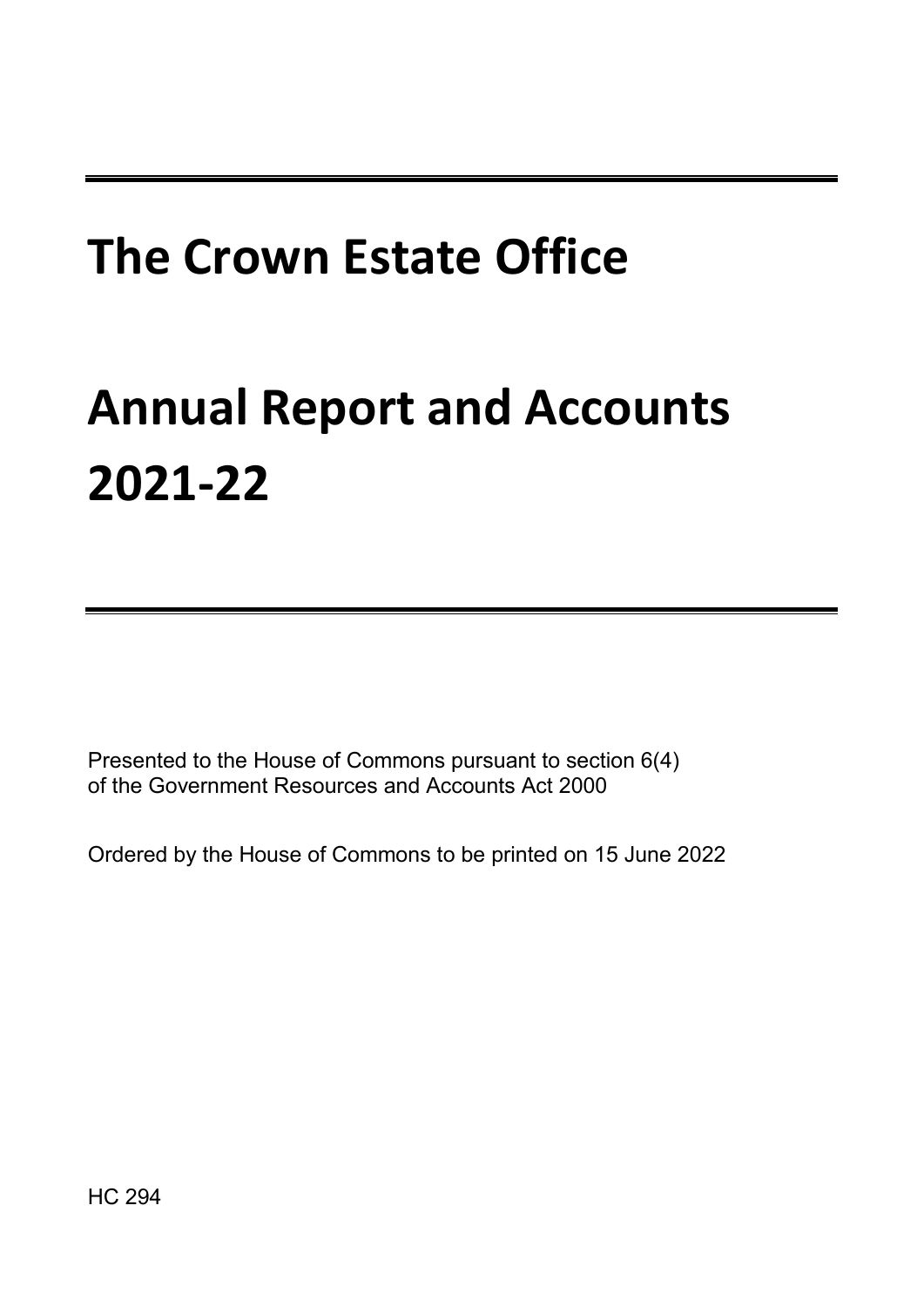**This is part of a series of departmental publications which, along with the Main Estimates 2021-22 and the document Public Expenditure: Statistical Analyses 2022, present the Government's outturn for 2021-22 and planned expenditure for 2022- 23.** 



© Crown copyright 2022

This publication is licensed under the terms of the Open Government Licence v3.0 except where otherwise stated. To view this licence, visit [nationalarchives.gov.uk/doc/open](http://www.nationalarchives.gov.uk/doc/open-government-licence/version/3)[government-licence/version/3.](http://www.nationalarchives.gov.uk/doc/open-government-licence/version/3)

Where we have identified any third party copyright information you will need to obtain permission from the copyright holders concerned.

This publication is available at [www.gov.uk/official-documents.](https://www.gov.uk/government/publications)

Any enquiries regarding this publication should be sent to us at enquiries@thecrownestate.co.uk

ISBN 978-1-5286-3311-6

E02743891 06/22

Printed on paper containing 40% recycled fibre content minimum

Printed in the UK by HH Associates Ltd. on behalf of the Controller of Her Majesty's Stationery Office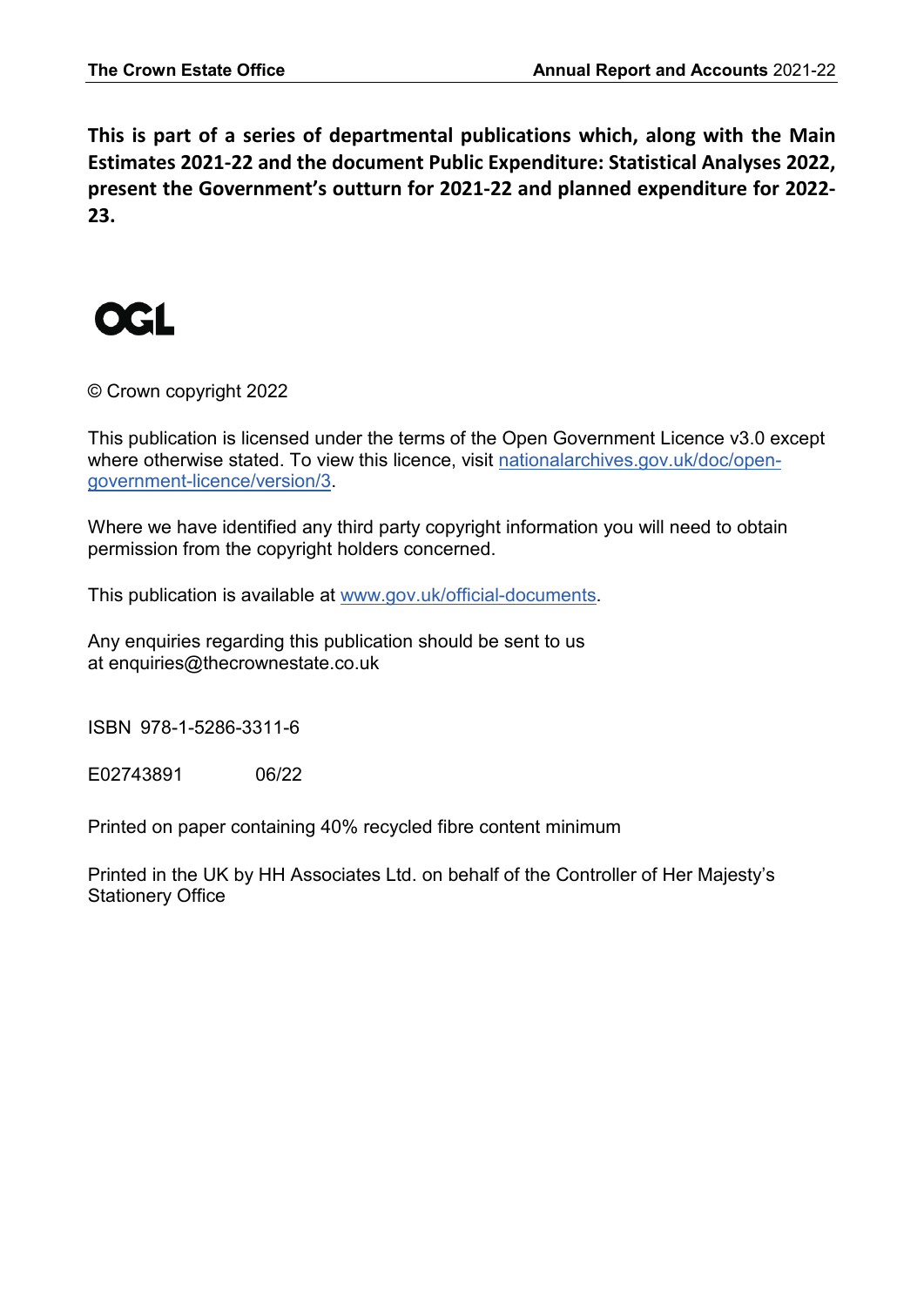# **Contents**

| <b>Performance Report</b>                                                                 | 2  |
|-------------------------------------------------------------------------------------------|----|
| <b>Accountability Report</b>                                                              | 3  |
| Corporate Governance Report                                                               | 3  |
| <b>Remuneration and Staff Report</b>                                                      | 4  |
| Parliamentary Accountability and Audit Report                                             | 5  |
| Regularity of expenditure                                                                 | 9  |
| The Certificate and Report of the Comptroller and Auditor General to the House of Commons | 10 |
| <b>Financial Statements</b>                                                               |    |
| Statement of Comprehensive Net Expenditure                                                | 16 |
| <b>Statement of Financial Position</b>                                                    | 17 |
| <b>Statement of Cash Flows</b>                                                            | 18 |
| Statement of Changes in Taxpayers' Equity                                                 | 19 |
| Notes to The Crown Estate Office Resource Accounts                                        | 20 |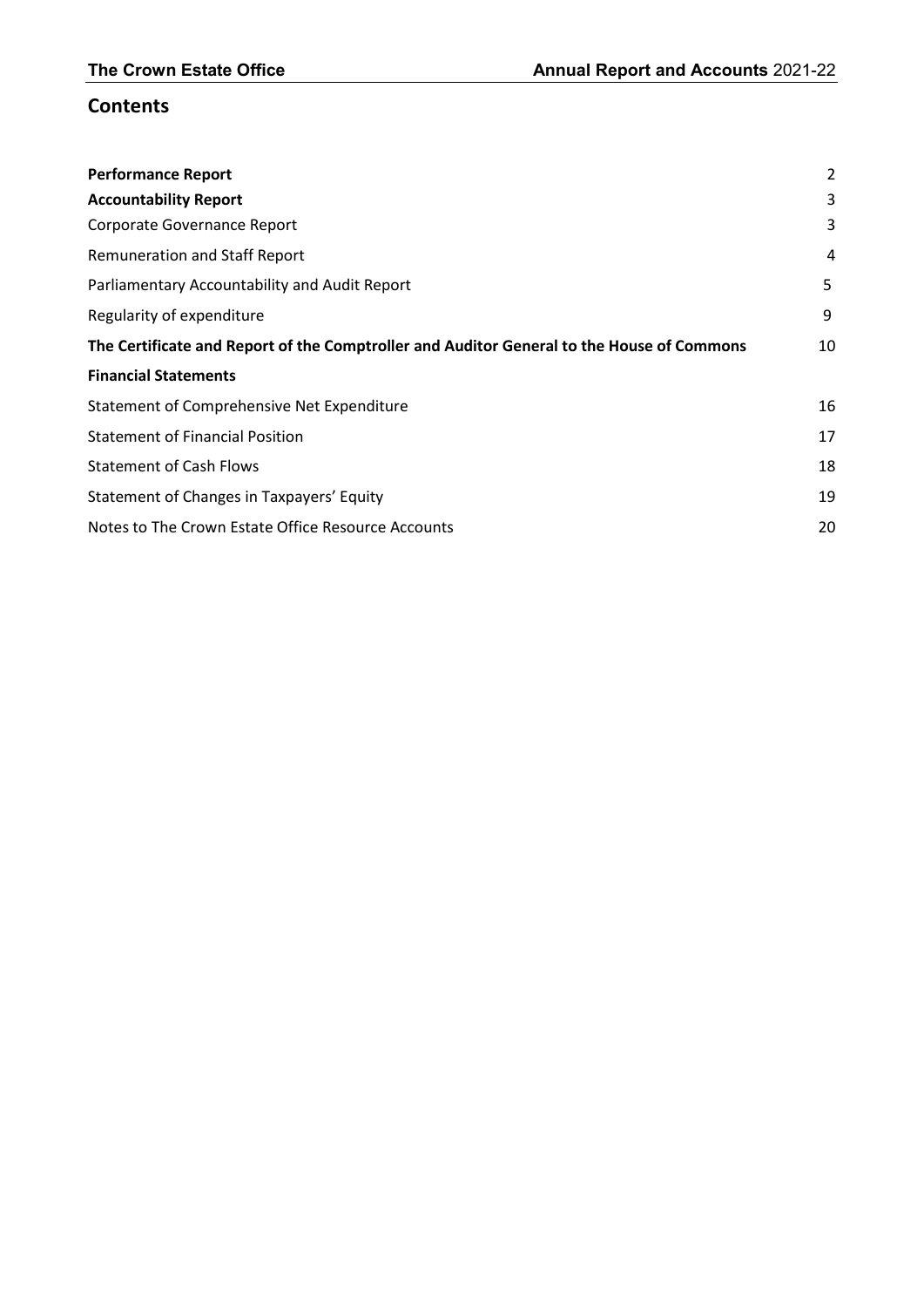# **Performance Report**

#### **Scope**

The expenditure reported in this annual report and accounts relates solely to The Crown Estate Office. Under the Crown Estate Act 1961 (Schedule 1, paragraph 5) monies are provided by Parliament (Supply Finance) towards the cost of the Commissioners' salaries and the expense of their Office.

This annual report and accounts only include transactions in relation to these costs. The complete transactions and operations of The Crown Estate are reflected in The Crown Estate's Integrated Annual Report published on 16 June 2022 (www.thecrownestate.co.uk).

#### **Overview of Activities**

This Annual Report and Accounts relate only to the 2021-22 expenditure in respect of the contribution by Parliament to salaries of The Crown Estate Commissioners and the expense of their Office.

Therefore, the Resource outturn of £2,365,000 is restricted to and matches the supply estimate for 2021-22 for Annually Managed Expenditure and is unchanged from that of 2020-21.

The activities covered by this account are in respect of a contribution to the salaries and costs of staff employed by The Crown Estate whose remuneration is included in The Crown Estate Integrated Annual Report for 2021-22.

In 2021-22 the £2,357,000 contribution by Parliament to the salaries of The Crown Estate Commissioners and the expense of their Office is unchanged from that of 2020-21.

A full review of the activities of The Crown Estate and 'Our risks' is given within the Strategic report in The Crown Estate's Integrated Annual Report.

#### **Preparation**

The accounts of The Crown Estate Office are prepared in accordance with HM Treasury's Financial Reporting Manual.

Dan Labbad Chief Executive and Accounting Officer

9 June 2022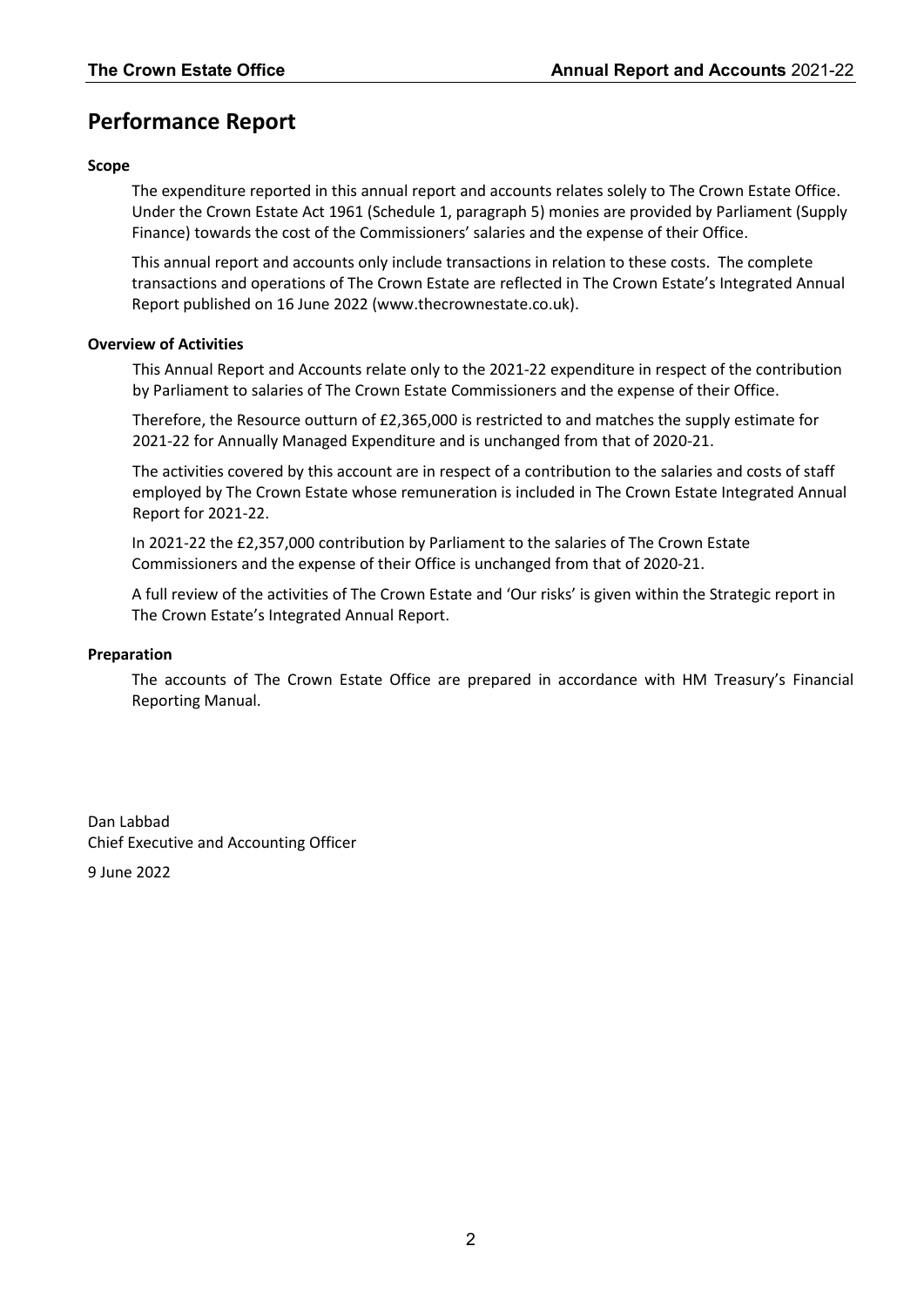# **Accountability Report**

#### **Corporate Governance Report**

#### **Governance**

Under the Crown Estate Act 1961 (Schedule 1, paragraph 5) monies are provided by Parliament (Supply Finance) towards the cost of The Crown Estate Commissioners' salaries and the expense of their Office.

This Annual Report and Accounts only include transactions in relation to these costs. The complete transactions and operations of The Crown Estate and Governance Statement are reflected in a separate Integrated Annual Report published in June 2022 (and available at [www.thecrownestate.co.uk\)](http://www.thecrownestate.co.uk/).

#### **Review of risk management**

As Accounting Officer, the Chief Executive has responsibility for reviewing the effectiveness of the system of internal control. This review of the effectiveness of the system of internal control is informed by the work of the internal auditors and the executive managers within The Crown Estate who have responsibility for the development and maintenance of the internal control framework, and comments made by the external auditors in their management letter and other reports. A detailed review of risk management at The Crown Estate can be found within the Risk section of The Crown Estate Integrated Annual Report.

#### **Management Report**

The Commissioners of The Crown Estate (the Board) for the period under review and up to the date of signing were as follows:

Dan Labbad, Second Commissioner and Chief Executive Robin Budenberg, CBE, First Commissioner and Chairman of the Board Paula Hay-Plumb Karen Jones, CBE James Darkins Lynda Shillaw (resigned 31 December 2021) Juliet Davenport, OBE Peter Madden, OBE (resigned 31 December 2021) Sara Wood (appointed as Board Counsellor 1 July 2021)

The role of the Board and a description of the procedures undertaken to ensure the effectiveness of the Board can be found in the Governance Report of The Crown Estate Integrated Annual Report.

#### **Auditors**

The accounts of The Crown Estate Office are audited by the Comptroller and Auditor General. The notional audit fee for work performed on the 2021-22 Crown Estate Office Account is £8,000. No fees have been incurred in respect of non-audit services.

#### **Statement of Accounting Officer's responsibilities**

Under the Government Resources and Accounts Act 2000, HM Treasury has directed The Crown Estate to prepare Resource Accounts for each financial year, detailing the resources acquired, held, or disposed of during the year and the use of resources by The Crown Estate Office during the year.

The Accounts are prepared on an accruals basis and must give a true and fair view of the Resource funded activities of The Crown Estate and its net resource outturn, application of resources, changes in Taxpayers' equity and cash flows for the financial year.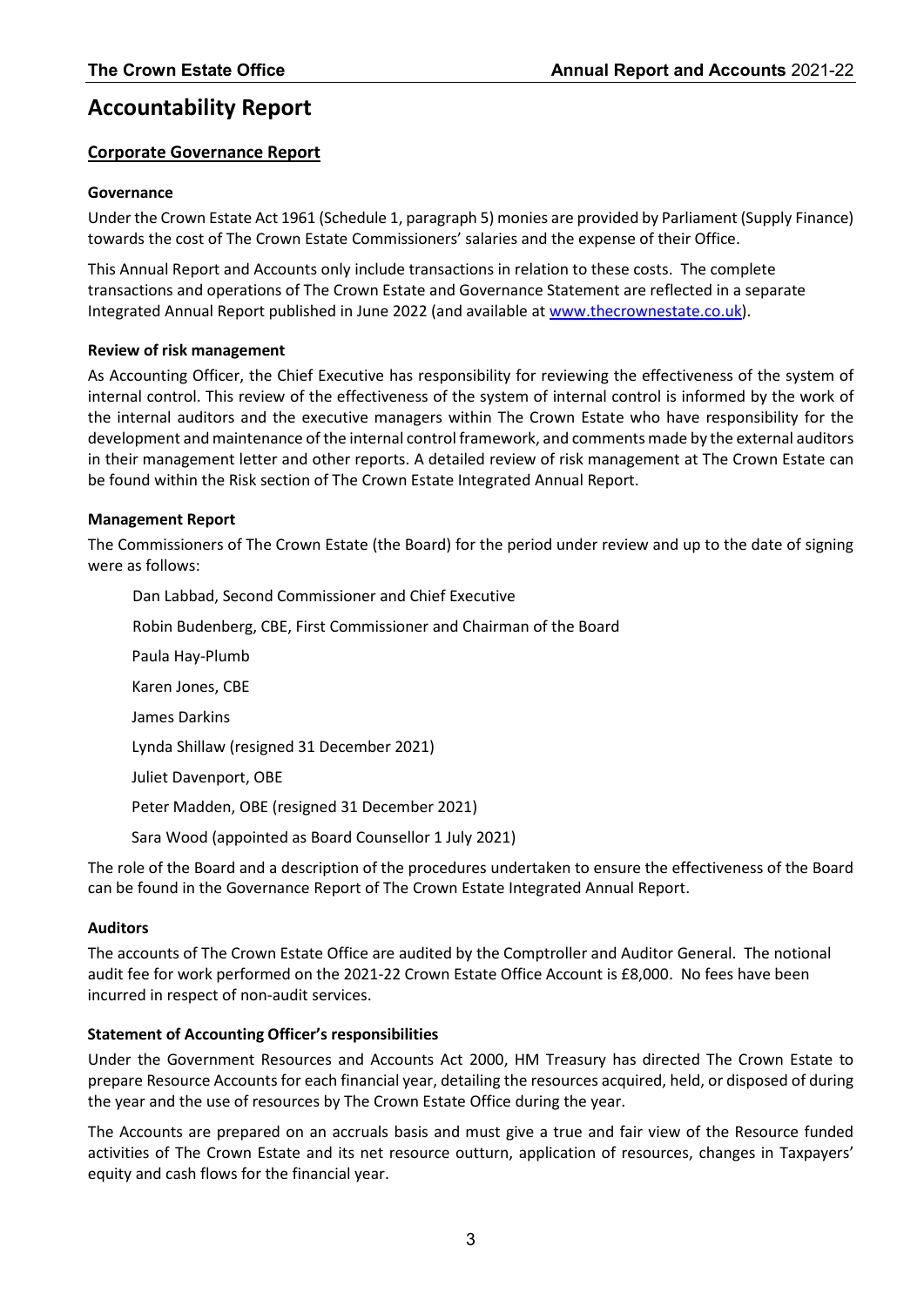In preparing the accounts, the Accounting Officer is required to comply with the requirements of the *Government Financial Reporting Manual*, and in particular to:

- a. observe the Accounts Direction issued by HM Treasury, including the relevant accounting and disclosure requirements, and apply suitable accounting policies on a consistent basis;
- b. make judgements and estimates on a reasonable basis;
- c. state whether applicable accounting standards, as set out in the *Government Financial Reporting Manual*, have been followed, and disclose and explain any material departures in the accounts; and
- d. prepare the accounts on a going-concern basis.

HM Treasury has appointed the Second Commissioner as Accounting Officer of The Crown Estate.

The responsibilities of an Accounting Officer, including responsibility for the propriety and regularity of the public finances for which the Accounting Officer is answerable, for keeping proper records and for safeguarding The Crown Estate's assets, are set out in *Managing Public Money* published by HM Treasury*.*

#### **Statement on Disclosure of Relevant Audit Information to the entity's Auditors**

So far as the Accounting Officer is aware, there is no relevant audit information of which the entity's auditor is unaware; and the Accounting Officer has taken all the steps that he ought to have taken to make herself aware of any relevant audit information and to establish that the entity's auditors are aware of that information. The Accounting Officer confirms that the Annual Report and Account as a whole is fair, balanced and understandable and that he takes personal responsibility for the annual report and accounts and the judgements required for determining that it is fair, balanced and understandable.

#### **Remuneration and Staff Report**

The Remuneration and Staff Report can be found in The Crown Estate Integrated Annual Report.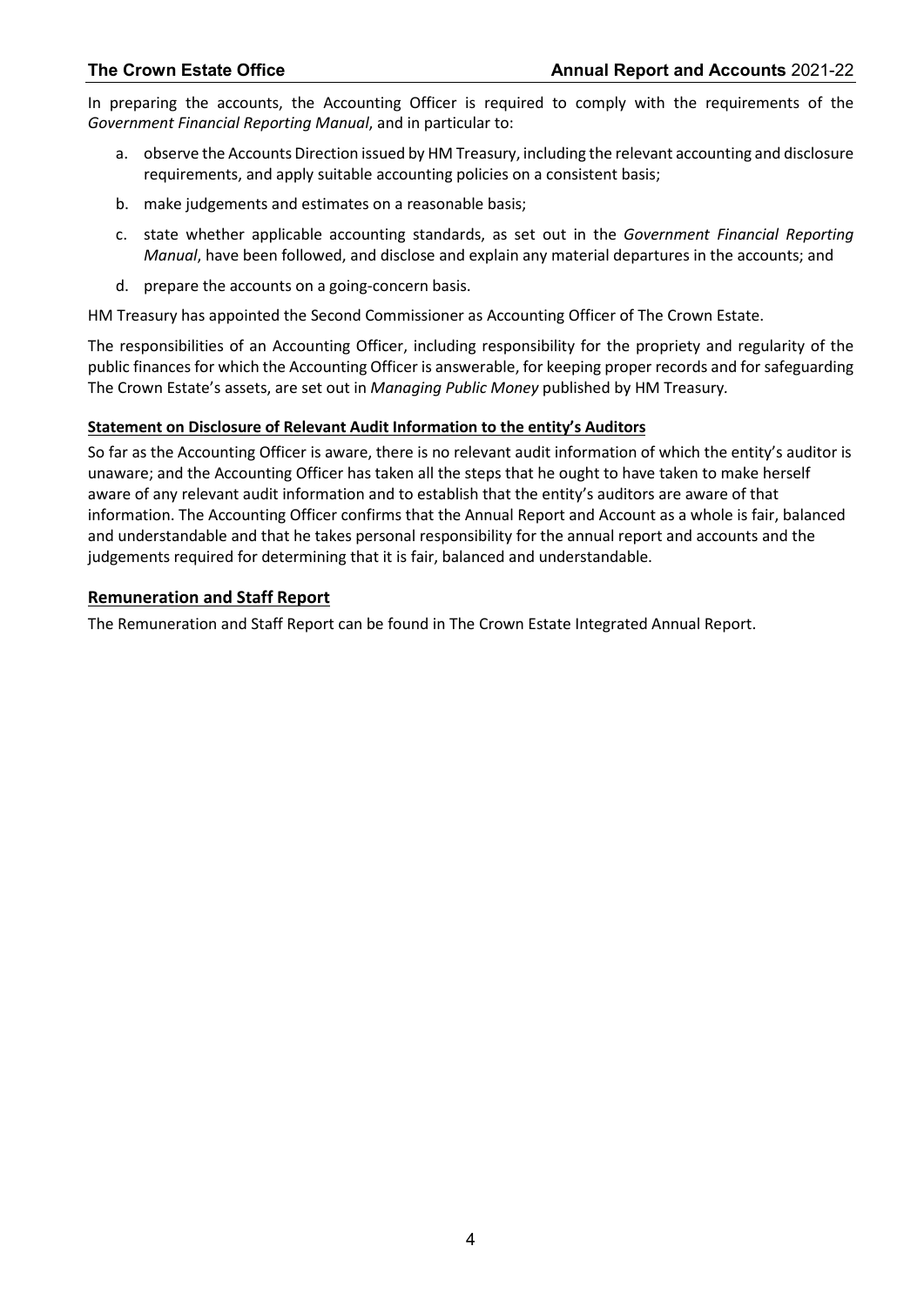#### **Parliamentary Accountability and Audit Report**

#### **Statement of Outturn against Parliamentary Supply (SOPS)**

In addition to the primary statements prepared under IFRS, the Government Financial Reporting Manual (FReM) requires The Crown Estate to prepare a Statement of Outturn against Parliamentary Supply (SOPS) and supporting notes.

The SOPS and related notes are subject to audit, as detailed in the Certificate and Report of the Comptroller and Auditor General to the House of Commons.

The SOPS is a key accountability statement that shows, in detail, how an entity has spent against their Supply Estimate. Supply is the monetary provision (for resource and capital purposes) and cash (drawn primarily from the Consolidated fund), that Parliament gives statutory authority for entities to utilise. The Estimate details supply and is voted on by Parliament at the start of the financial year.

Should an entity exceed the limits set by their Supply Estimate, called control limits, their accounts will receive a qualified opinion. The format of the SOPS mirrors the Supply Estimates, published on gov.uk, to enable comparability between what Parliament approves and the final outturn.

The SOPS contain a summary table, detailing performance against the control limits that Parliament have voted on, cash spent (budgets are compiled on an accruals basis and so outturn won't exactly tie to cash spent) and administration.

The supporting notes detail the following: Outturn by Estimate line, providing a more detailed breakdown (note 1); a reconciliation of outturn to net operating expenditure in the SOCNE, to tie the SOPS to the financial statements (note 2); and a reconciliation of outturn to net cash requirement (note 3).

The SOPS and Estimates are compiled against the budgeting framework, which is similar to, but different to, IFRS. An understanding of the budgeting framework and an explanation of key terms is provided in the Performance Report on page 2. Further information on the Public Spending Framework and the reasons why budgeting rules are different to IFRS can also be found in chapter 1 of the Consolidated Budgeting Guidance, available on gov.uk.

The SOPS provides a detailed view of financial performance, in a form that is voted on and recognised by Parliament. The Performance Report, provides a summarised discussion of outturn against estimate and functions as an introduction to the SOPS disclosures.

|                                                      |       |                          |                          |                          |                          |                | 2021-22 £'000                                                       | 2020-21 £'000 |
|------------------------------------------------------|-------|--------------------------|--------------------------|--------------------------|--------------------------|----------------|---------------------------------------------------------------------|---------------|
|                                                      |       |                          | <b>Estimate</b>          |                          |                          | Outturn        |                                                                     | Outturn       |
|                                                      | Voted | Non-<br>voted            | Total                    | Voted                    | Non-<br>voted            | Total          | Voted outturn<br>compared with<br>estimate:<br>saving /<br>(excess) | Total         |
| <b>Departmental Expenditure Limit</b>                |       |                          |                          |                          |                          |                |                                                                     |               |
| Resource<br>$\overline{\phantom{a}}$                 |       |                          | $\overline{\phantom{a}}$ | $\overline{\phantom{a}}$ |                          |                |                                                                     |               |
| Capital<br>$\overline{\phantom{a}}$                  |       |                          | $\overline{\phantom{m}}$ | $\overline{\phantom{a}}$ |                          |                |                                                                     |               |
| <b>Annually Managed Expenditure:</b>                 |       |                          |                          |                          |                          |                |                                                                     |               |
| Resource (note SOPS 1.1)<br>$\overline{\phantom{a}}$ | 2,365 |                          | 2,365                    | 2,365                    |                          | 2,365          |                                                                     | 2,365         |
| Capital<br>$\overline{\phantom{a}}$                  |       |                          | $\overline{\phantom{m}}$ |                          |                          |                |                                                                     |               |
| <b>Total Budget</b>                                  | 2,365 |                          | 2,365                    | 2,365                    |                          | 2,365          |                                                                     | 2,365         |
| Non-Budget                                           |       |                          |                          |                          |                          |                |                                                                     |               |
| Resource                                             |       |                          |                          |                          |                          |                |                                                                     |               |
| Total                                                | 2,365 | $\overline{\phantom{a}}$ | 2,365                    | 2,365                    | ٠                        | 2,365          |                                                                     | 2,365         |
|                                                      |       |                          |                          |                          |                          |                |                                                                     |               |
| <b>Total Resource</b>                                | 2,365 |                          | 2,365                    | 2,365                    |                          | 2,365          |                                                                     | 2,365         |
| <b>Total Capital</b>                                 |       |                          | $\overline{\phantom{a}}$ |                          |                          | $\overline{a}$ | $\blacksquare$                                                      |               |
| Total                                                | 2,365 | $\overline{\phantom{a}}$ | 2,365                    | 2,365                    | $\overline{\phantom{a}}$ | 2,365          | $\blacksquare$                                                      | 2,365         |

#### **Summary of Resource and Capital Outturn 2021-22**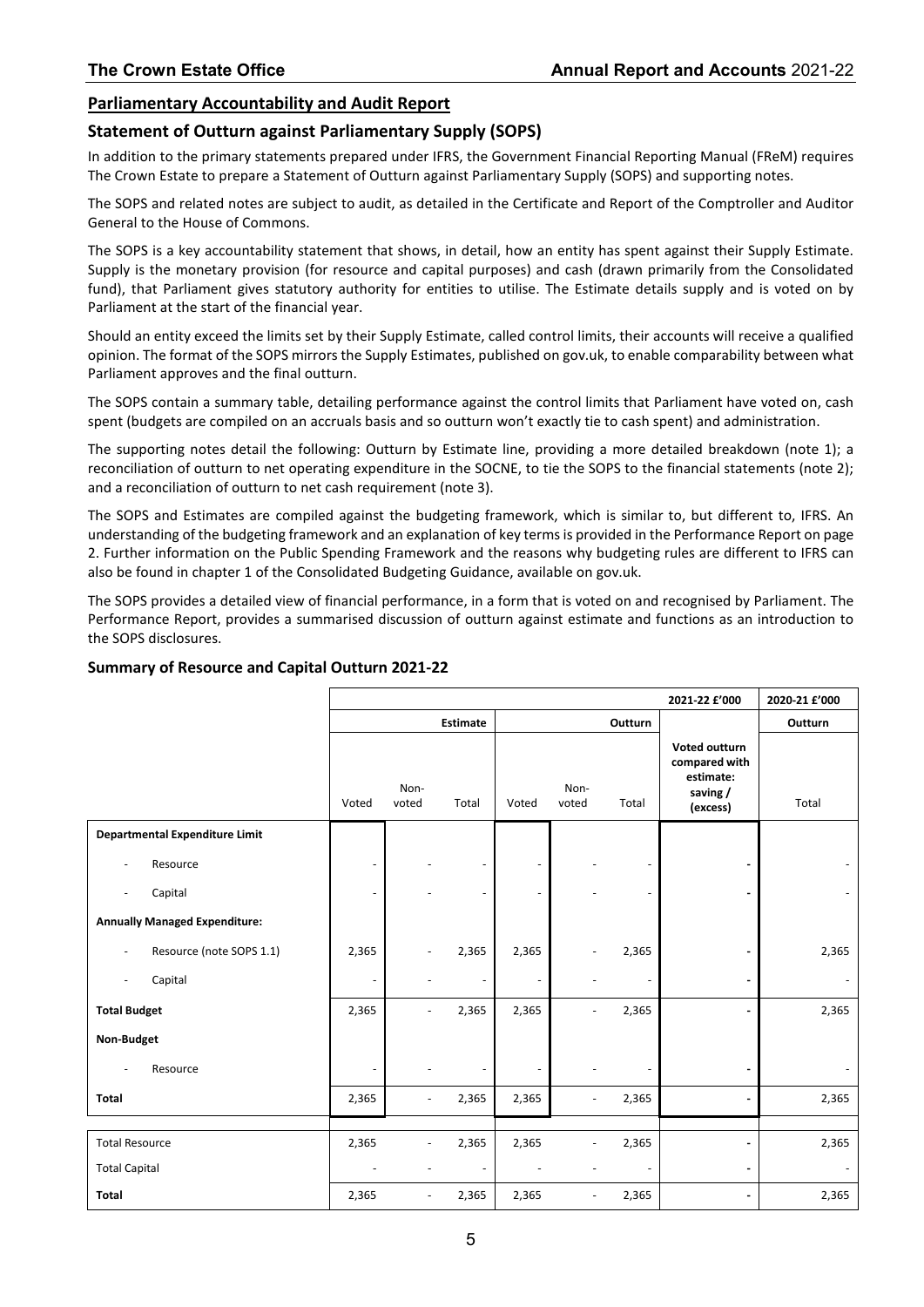#### **Statement of Outturn against Parliamentary Supply (continued)**

#### **Net cash requirement 2021-22**

Net cash requirement

| Note              | 2021-22  |         |
|-------------------|----------|---------|
|                   | £'000    |         |
|                   |          |         |
|                   |          |         |
|                   |          |         |
|                   |          |         |
|                   | Estimate | Outturn |
| SOPS <sub>3</sub> | 2,357    | 2,3     |
|                   |          |         |

|         | 2020-21                               |         |
|---------|---------------------------------------|---------|
|         | £'000                                 | £'000   |
|         | Outturn<br>compared with<br>estimate: |         |
| Outturn | Saving/<br>(excess)                   | Outturn |
| 2,357   |                                       | 2,357   |

All activities are classified as programme costs.

Figures in the areas outlined in bold are voted totals or other totals subject to Parliamentary control. There is no difference between the Estimate and Outturn.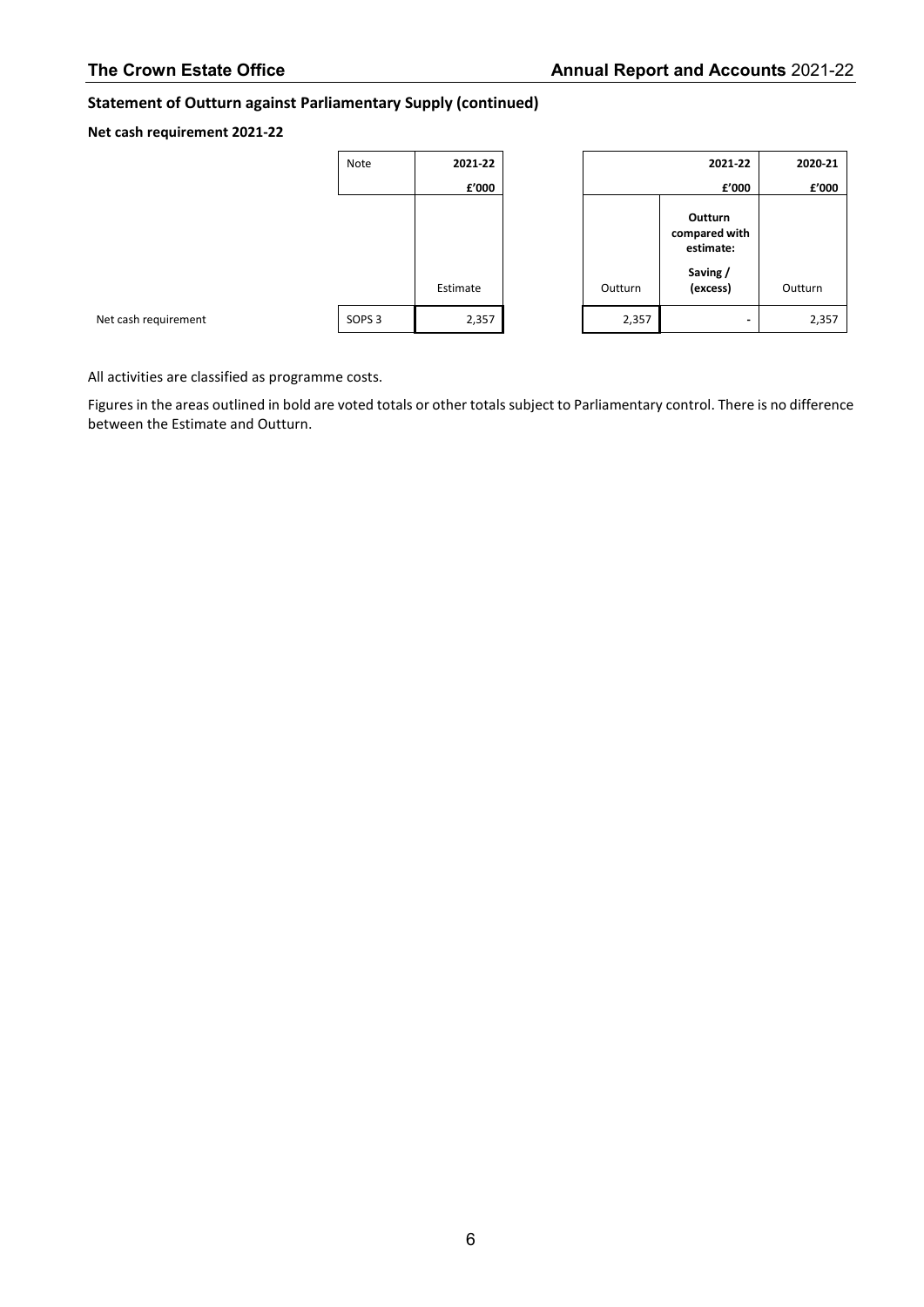#### **SOPS 1 Net outturn**

#### **SOPS 1.1 Analysis of net resource outturn by section**

|                                                                                            | 2021-22 |                          |       |                 |                            | 2020-21                                |         |
|--------------------------------------------------------------------------------------------|---------|--------------------------|-------|-----------------|----------------------------|----------------------------------------|---------|
|                                                                                            |         | Outturn                  |       | <b>Estimate</b> |                            |                                        | Outturn |
|                                                                                            |         | Programme                |       |                 | Net total                  | Net total<br>compared to               |         |
|                                                                                            | Gross   | Income                   | Total | Net<br>Total    | compared<br>to<br>estimate | estimate,<br>adjusted for<br>virements | Total   |
|                                                                                            | £'000   | £'000                    | £'000 | £'000           | £'000                      | £'000                                  | £'000   |
| <b>Spending in Annually Managed Expenditure</b><br>Voted expenditure:<br>A: Administration | 2,365   | $\overline{\phantom{a}}$ | 2,365 | 2,365           |                            | -                                      | 2,365   |
| <b>Total</b>                                                                               | 2,365   | ٠                        | 2,365 | 2,365           |                            |                                        | 2,365   |

## **SOPS 2 Reconciliation of outturn to net operating expenditure**

Resource outturn and Net operating expenditure are both £2,365,000.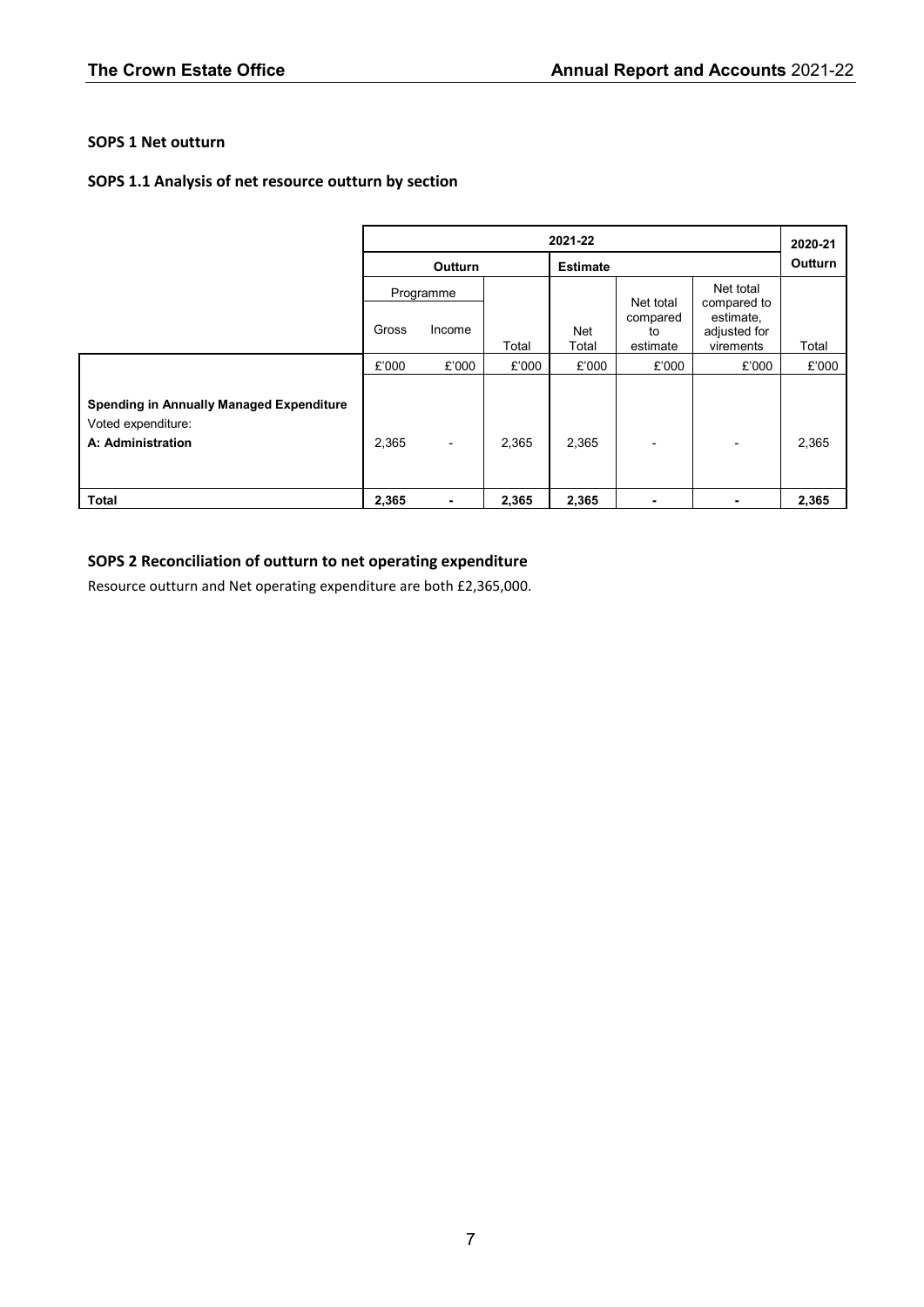## **SOPS 3 Reconciliation of Net Resource Outturn to Net Cash Requirement**

|                                       | <b>Note</b> | <b>Estimate</b> | Outturn | <b>Net total</b><br>outturn<br>compared<br>with<br>estimate: |
|---------------------------------------|-------------|-----------------|---------|--------------------------------------------------------------|
|                                       |             | £'000           | £'000   | Saving/<br>(excess)                                          |
| Resource outturn                      | SOPS1.1     | 2,365           | 2,365   |                                                              |
| Accruals to cash adjustments:         |             |                 |         |                                                              |
| Adjustments to remove non-cash items: |             |                 |         |                                                              |
| Notional audit fee                    |             | (8)             | (8)     | $\overline{\phantom{0}}$                                     |
| Net cash requirement                  |             | 2,357           | 2,357   | -                                                            |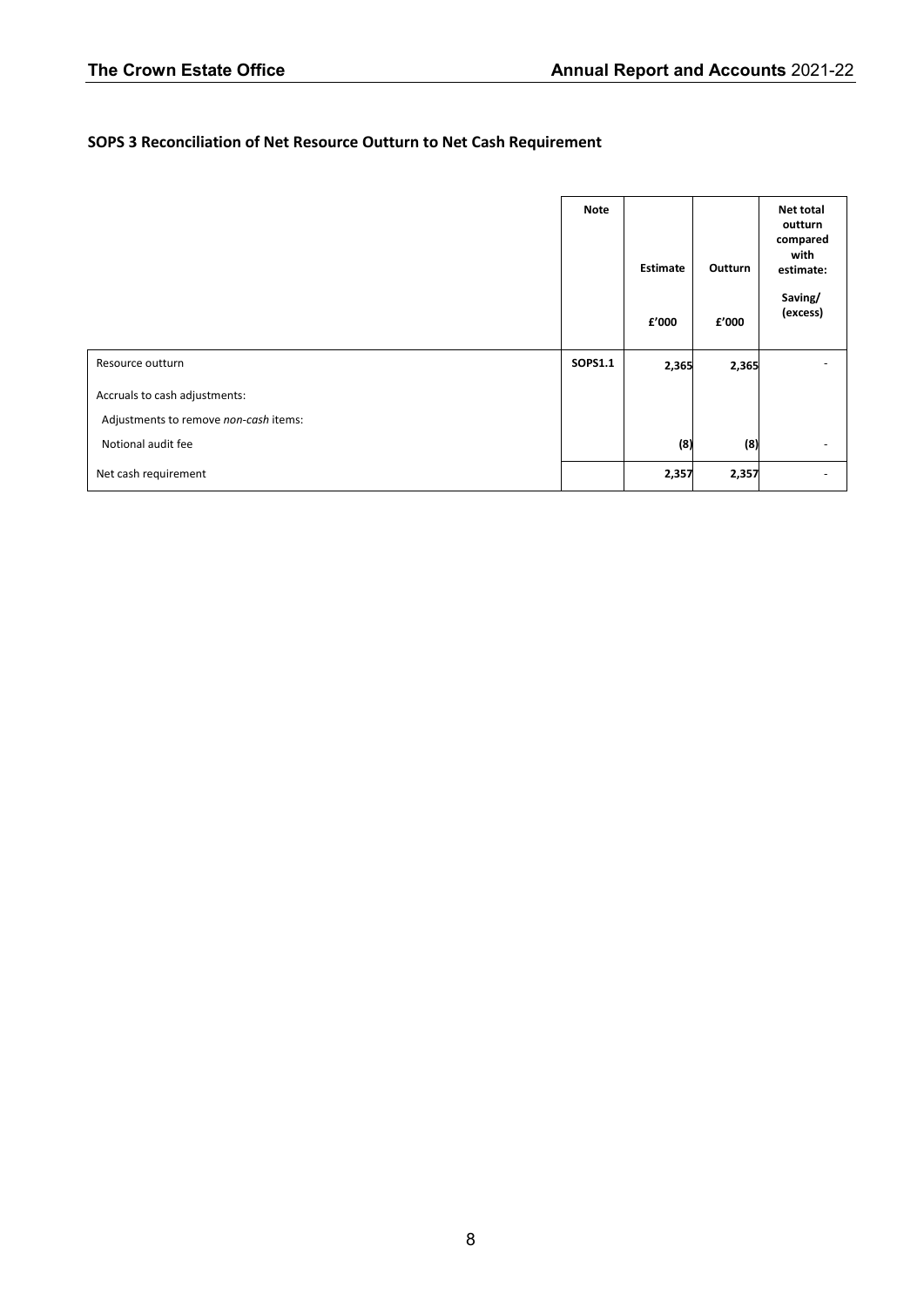#### **Regularity of Expenditure**

# This section is subject to audit

**Losses and special payments**

There were no disclosable losses and special payments during the year (2020-21 £nil).

#### **Remote contingent liabilities**

There are no reportable remote contingent liabilities (2020-21 £nil).

Dan Labbad Chief Executive and Accounting Officer

9 June 2022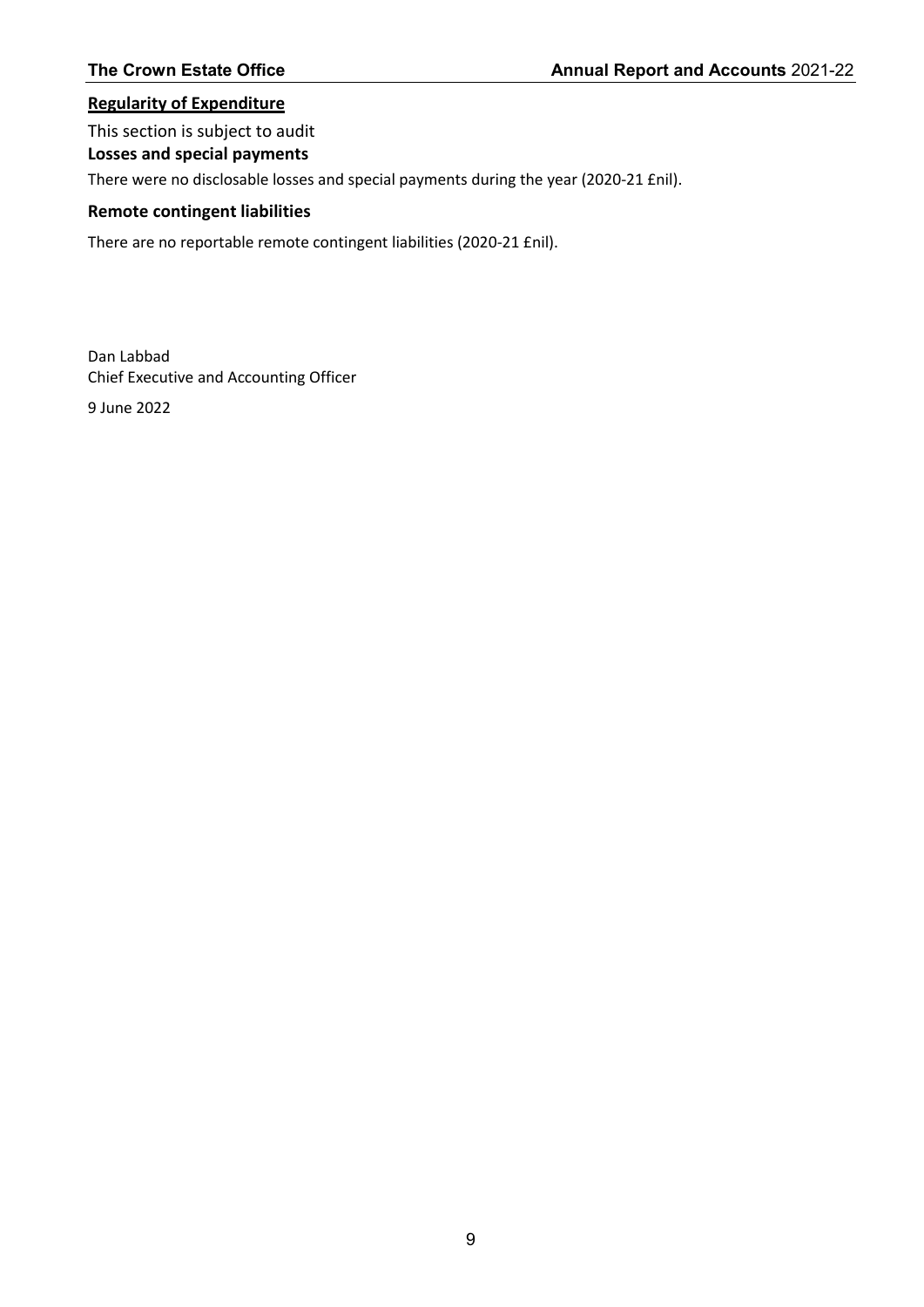#### **THE CERTIFICATE AND REPORT OF THE COMPTROLLER AND AUDITOR GENERAL TO THE HOUSE OF COMMONS**

#### **Opinion on financial statements**

I certify that I have audited the financial statements of The Crown Estate Office for the year ended 31 March 2022 under the Government Resources and Accounts Act 2000. The financial statements comprise The Crown Estate Office's:

- Statement of Financial Position as at 31 March 2022;
- Statement of Comprehensive Net Expenditure, Statement of Cash Flows and Statement of Changes in Taxpayers' Equity for the year then ended; and
- the related notes, including the significant accounting policies.

The financial reporting framework that has been applied in the preparation of the financial statements is applicable law and UK adopted international accounting standards.

In my opinion, the financial statements:

- give a true and fair view of the state of The Crown Estate Office's affairs as at 31 March 2022 and of its net operating expenditure for the year then ended; and
- have been properly prepared in accordance with the Government Resources and Accounts Act 2000 and HM Treasury directions issued thereunder.

#### **Opinion on regularity**

In my opinion, in all material respects:

- the Statement of Outturn Against Parliamentary Supply properly presents the outturn against voted Parliamentary control totals for the year ended 31 March 2022 and shows that those totals have not been exceeded; and
- the income and expenditure recorded in the financial statements have been applied to the purposes intended by Parliament and the financial transactions recorded in the financial statements conform to the authorities which govern them.

#### **Basis for opinions**

I conducted my audit in accordance with International Standards on Auditing (ISAs) (UK), applicable law and Practice Note 10 *Audit of Financial Statements of Public Sector Entities in the United Kingdom*. My responsibilities under those standards are further described in the *Auditor's responsibilities for the audit of the financial statements* section of my certificate.

Those standards require me and my staff to comply with the Financial Reporting Council's *Revised Ethical Standard 2019*. I have also elected to apply the ethical standards relevant to listed entities. I am independent of The Crown Estate Office in accordance with the ethical requirements that are relevant to my audit and the financial statements in the UK. My staff and I have fulfilled our other ethical responsibilities in accordance with these requirements.

I believe that the audit evidence I have obtained is sufficient and appropriate to provide a basis for my opinion.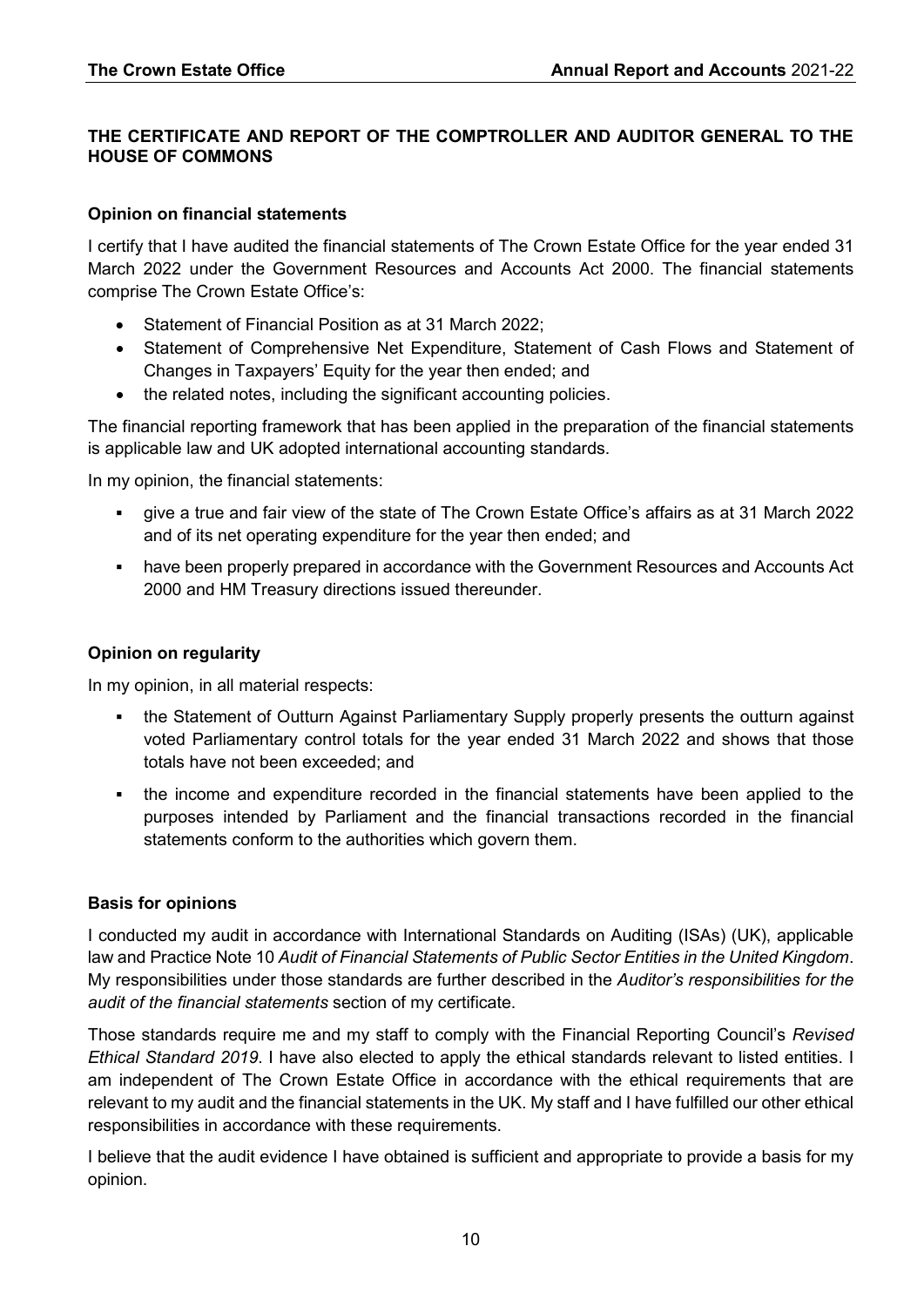#### **Conclusions relating to going concern**

In auditing the financial statements, I have concluded that The Crown Estate Office's use of the going concern basis of accounting in the preparation of the financial statements is appropriate.

Based on the work I have performed, I have not identified any material uncertainties relating to events or conditions that, individually or collectively, may cast significant doubt on The Crown Estate Office's ability to continue as a going concern for a period of at least twelve months from when the financial statements are authorised for issue.

My responsibilities and the responsibilities of the Accounting Officer with respect to going concern are described in the relevant sections of this certificate.

The going concern basis of accounting for The Crown Estate Office is adopted in consideration of the requirements set out in HM Treasury's Government Reporting Manual, which require entities to adopt the going concern basis of accounting in the preparation of the financial statements where it anticipated that the services which they provide will continue into the future.

### **Other Information**

The other information comprises information included in the annual report, but does not include the financial statements nor my auditor's certificate thereafter. The Accounting Officer is responsible for the other information.

My opinion on the financial statements does not cover the other information and, except to the extent otherwise explicitly stated in my certificate, I do not express any form of assurance conclusion thereon.

In connection with my audit of the financial statements, my responsibility is to read the other information and, in doing so, consider whether the other information is materially inconsistent with the financial statements or my knowledge obtained in the audit or otherwise appears to be materially misstated.

If I identify such material inconsistencies or apparent material misstatements, I am required to determine whether this gives rise to a material misstatement in the financial statements themselves. If, based on the work I have performed, I conclude that there is a material misstatement of this other information, I am required to report that fact. I have nothing to report in this regard.

### **Opinion on other matters**

In my opinion, based on the work undertaken in the course of the audit:

- the parts of the Accountability Report to be audited have been properly prepared in accordance with HM Treasury directions made under the Government Resources and Accounts Act 2000; and
- the information given in the Performance and Accountability Reports for the financial year for which the financial statements are prepared is consistent with the financial statements and is in accordance with the applicable legal requirements.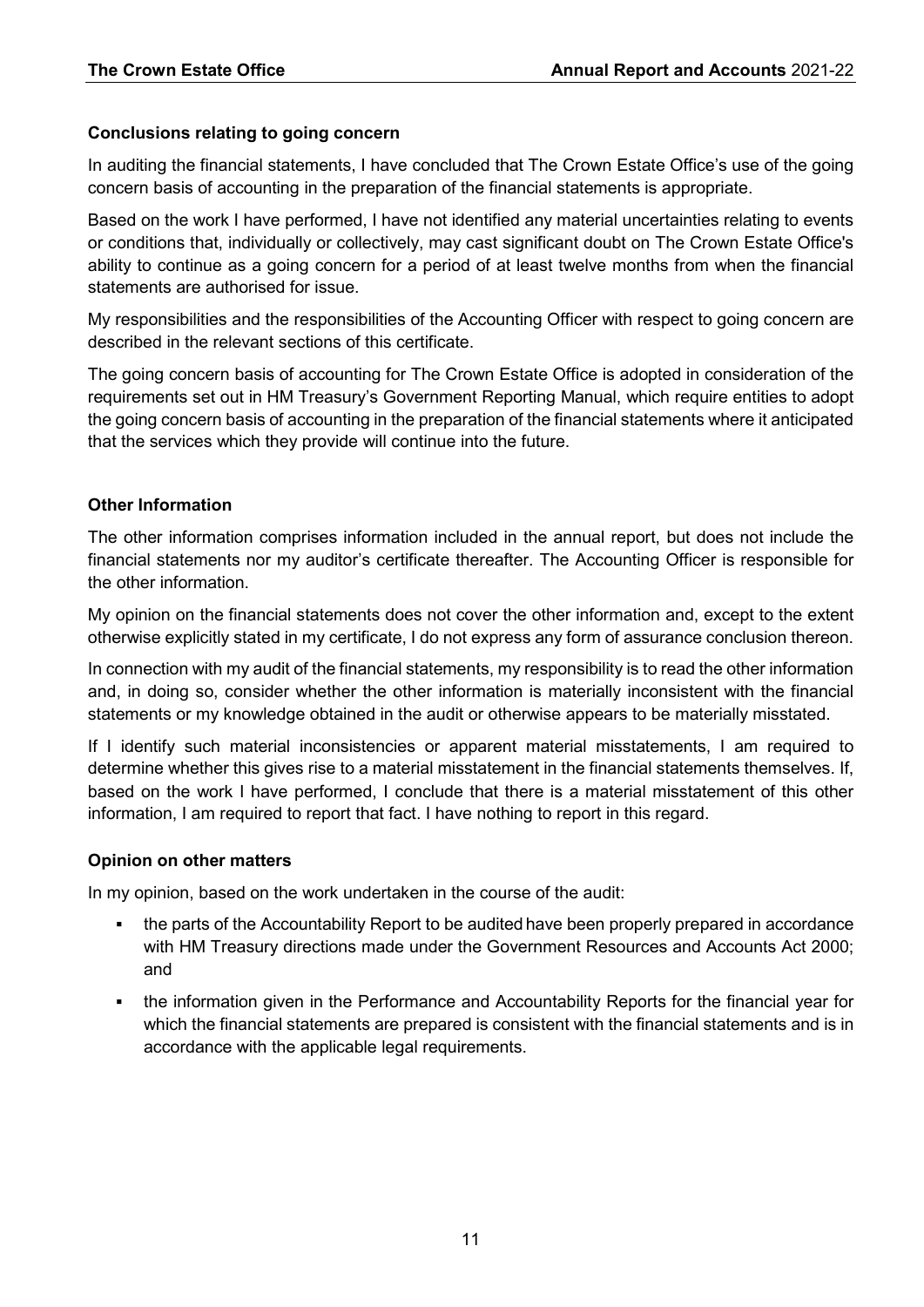#### **Matters on which I report by exception**

In the light of the knowledge and understanding of The Crown Estate Office and its environment obtained in the course of the audit, I have not identified material misstatements in the performance and Accountability Report.

I have nothing to report in respect of the following matters which I report to you if, in my opinion:

- I have not received all of the information and explanations I require for my audit; or
- adequate accounting records have not been kept by The Crown Estate Office or returns adequate for my audit have not been received from branches not visited by my staff; or
- the financial statements and the parts of the Accountability Report subject to audit are not in agreement with the accounting records and returns; or
- the Governance Statement does not reflect compliance with HM Treasury's guidance.

### **Responsibilities of the Accounting Officer for the financial statements**

As explained more fully in the Statement of Accounting Officer's Responsibilities, the Accounting Officer is responsible for:

- maintaining proper accounting records;
- the preparation of the financial statements and Annual Report in accordance with the applicable financial reporting framework and for being satisfied that they give a true and fair view;
- ensuring that the Annual Report and accounts as a whole is fair, balanced and understandable;
- internal controls as the Accounting Officer determines is necessary to enable the preparation of financial statements to be free from material misstatement, whether due to fraud or error; and
- assessing The Crown Estate Office's ability to continue as a going concern, disclosing, as applicable, matters related to going concern and using the going concern basis of accounting unless the Accounting Officer anticipates that the services provided by The Crown Estate Office will not continue to be provided in the future.

### **Auditor's responsibilities for the audit of the financial statements**

My responsibility is to audit, certify and report on the financial statements in accordance with the Government Resources and Accounts Act 2000.

My objectives are to obtain reasonable assurance about whether the financial statements as a whole are free from material misstatement, whether due to fraud or error, and to issue a certificate that includes my opinion. Reasonable assurance is a high level of assurance but is not a guarantee that an audit conducted in accordance with ISAs (UK) will always detect a material misstatement when it exists. Misstatements can arise from fraud or error and are considered material if, individually or in the aggregate, they could reasonably be expected to influence the economic decisions of users taken on the basis of these financial statements.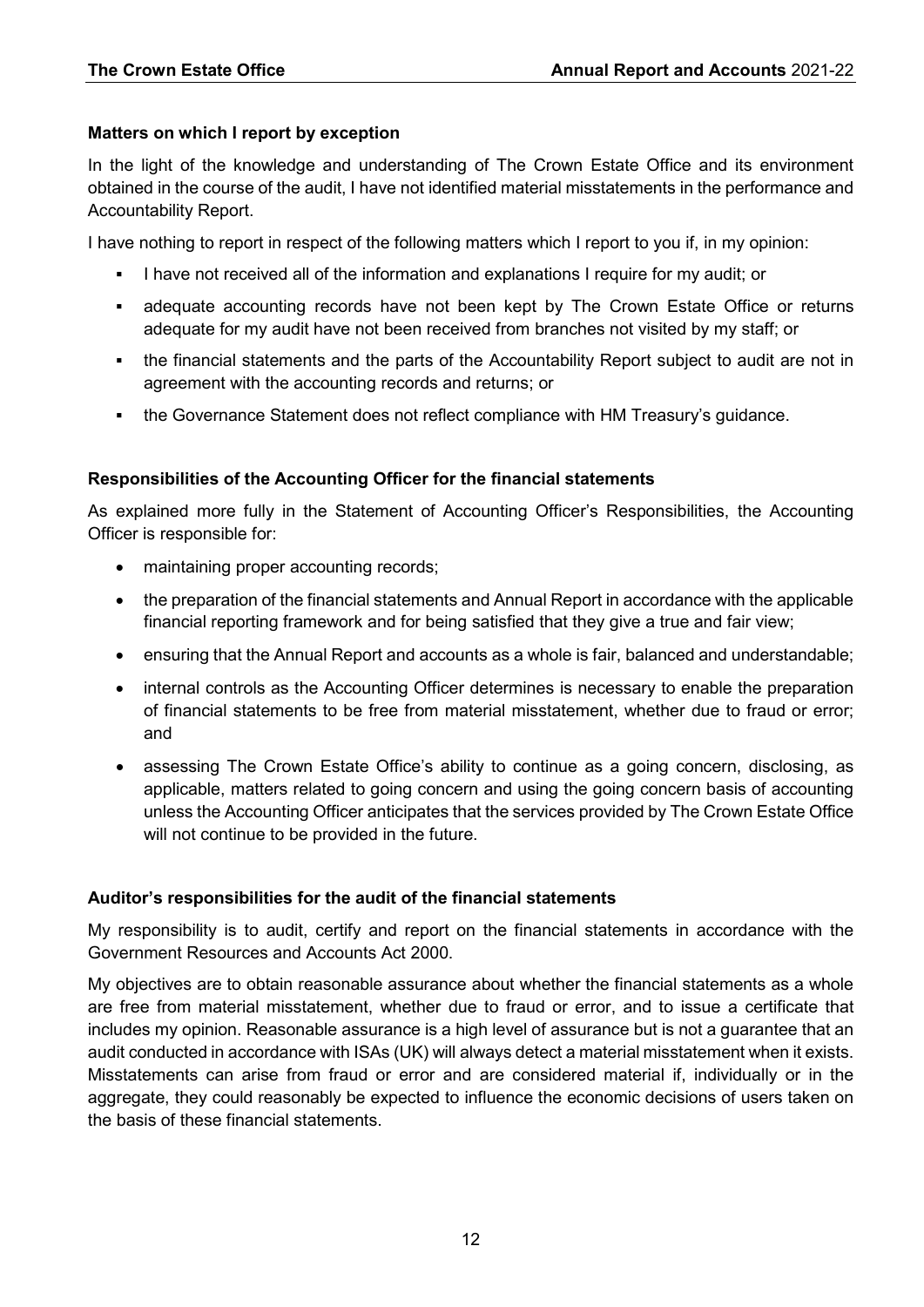#### **Extent to which the audit was considered capable of detecting non-compliance with laws and regulations including fraud**

I design procedures in line with my responsibilities, outlined above, to detect material misstatements in respect of non-compliance with laws and regulation, including fraud. The extent to which my procedures are capable of detecting non-compliance with laws and regulations, including fraud is detailed below.

#### **Identifying and assessing potential risks related to non-compliance with laws and regulations, including fraud**

In identifying and assessing risks of material misstatement in respect of non-compliance with laws and regulations, including fraud, we considered the following:

- the nature of the sector, control environment and operational performance including the design of The Crown Estate Office's accounting policies,
- Inquiring of management, head of internal audit and those charged with governance, including obtaining and reviewing supporting documentation relating to The Crown Estate Office's policies and procedures relating to:
	- $\circ$  identifying, evaluating and complying with laws and regulations and whether they were aware of any instances of non-compliance;
	- $\circ$  detecting and responding to the risks of fraud and whether they have knowledge of any actual, suspected or alleged fraud; and
	- $\circ$  the internal controls established to mitigate risks related to fraud or noncompliance with laws and regulations including The Crown Estate Office's controls relating to The Crown Estate Office's compliance with the Government Resources and Accounts Act 2000, Crown Estate Act 1961, Supply and Appropriation (Main Estimates) Act 2021 and Managing Public Money;
- discussing among the engagement team regarding how and where fraud might occur in the financial statements and any potential indicators of fraud.

As a result of these procedures, I considered the opportunities and incentives that may exist within The Crown Estate Office for fraud and identified the greatest potential for fraud in posting of unusual journals. In common with all audits under ISAs (UK), I am also required to perform specific procedures to respond to the risk of management override

I also obtained an understanding of The Crown Estate Office's framework of authority as well as other legal and regulatory frameworks that The Crown Estate Office operates, focusing on those laws and regulations that had a direct effect on the financial statements or that had a fundamental effect on the operations of The Crown Estate Office. The key laws and regulations I considered in this context included the Government Resources and Accounts Act 2000, Crown Estate Act 1961, Supply and Appropriation (Main Estimates) Act 2021 and Managing Public Money.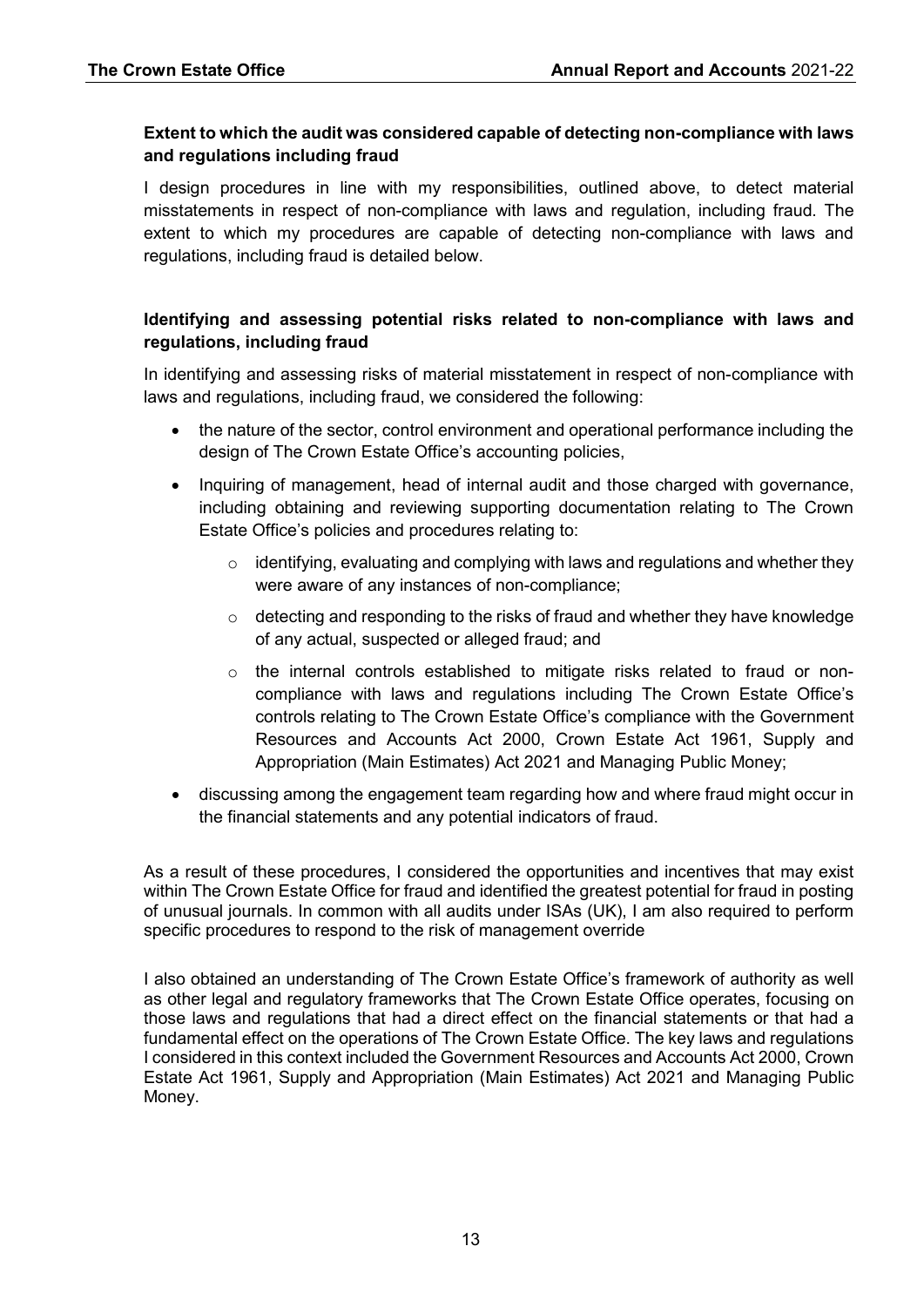#### **Audit response to identified risk**

As a result of performing the above, the procedures I implemented to respond to identified risks included the following:

- reviewing the financial statement disclosures and testing to supporting documentation to assess compliance with provisions of relevant laws and regulations described above as having direct effect on the financial statements;
- enquiring of management, the Audit Committee and in-house legal counsel concerning actual and potential litigation and claims;
- reading and reviewing minutes of meetings of those charged with governance and the Board and internal audit reports; and
- in addressing the risk of fraud through management override of controls, testing the appropriateness of journal entries made in the preparation of this account.

I also communicated relevant identified laws and regulations and potential fraud risks to all engagement team members and remained alert to any indications of fraud or non-compliance with laws and regulations throughout the audit.

A further description of my responsibilities for the audit of the financial statements is located on the Financial Reporting Council's website at: [www.frc.org.uk/auditorsresponsibilities.](https://www.frc.org.uk/auditors/audit-assurance/auditor-s-responsibilities-for-the-audit-of-the-fi/description-of-the-auditor%e2%80%99s-responsibilities-for) This description forms part of my certificate.

#### **Other auditor's responsibilities**

I am required to obtain appropriate evidence sufficient to give reasonable assurance that the Statement of Parliamentary Supply properly presents the outturn against voted Parliamentary control totals and that those totals have not been exceeded. The voted Parliamentary control totals are Departmental Expenditure Limits (Resource and Capital), Annually Managed Expenditure (Resource and Capital), Non-Budget (Resource) and Net Cash Requirement.

I am also required to obtain evidence sufficient to give reasonable assurance that the expenditure and income recorded in the financial statements have been applied to the purposes intended by Parliament and the financial transactions recorded in the financial statements conform to the authorities which govern them.

I communicate with those charged with governance regarding, among other matters, the planned scope and timing of the audit and significant audit findings, including any significant deficiencies in internal control that I identify during my audit.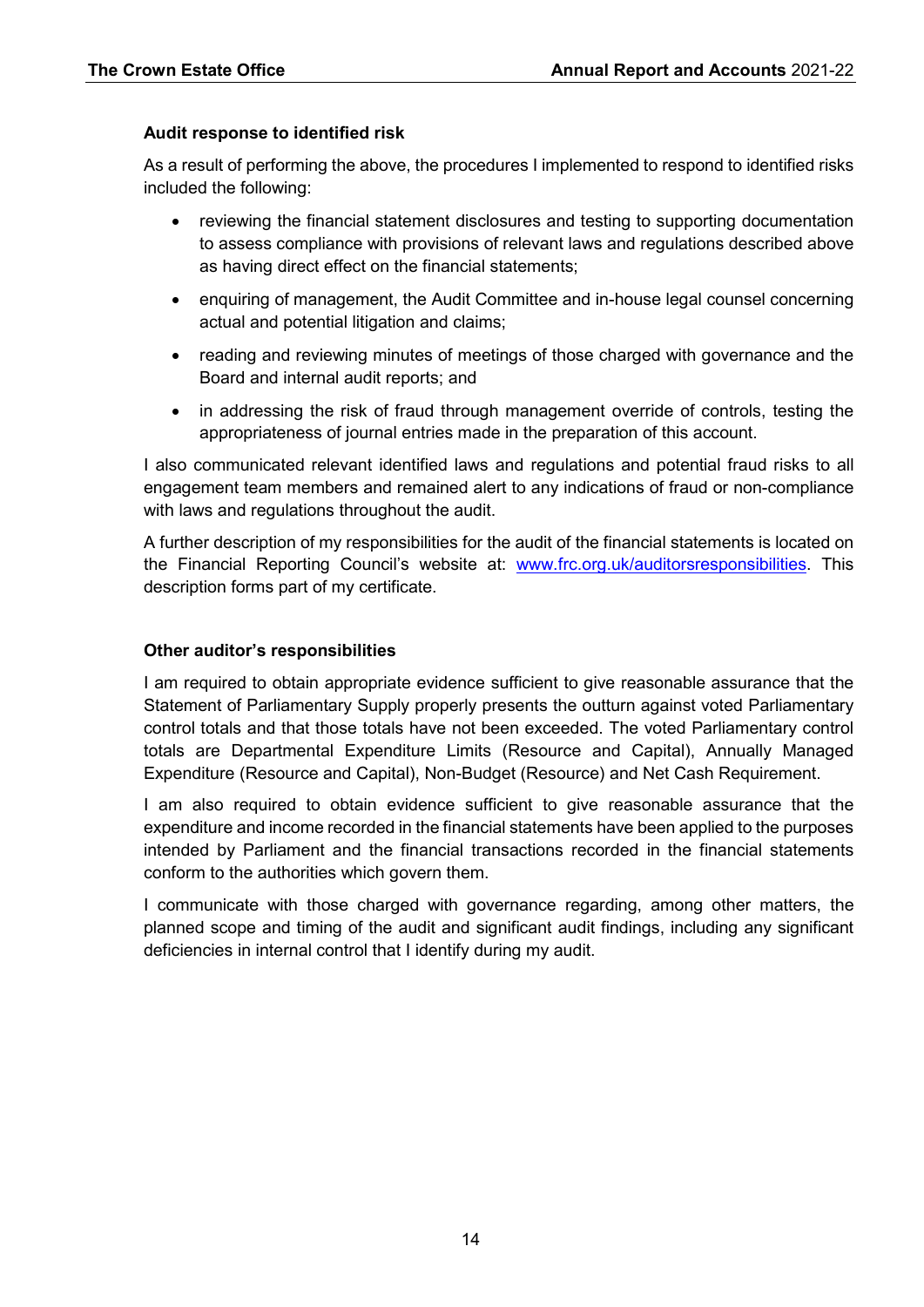## **Report**

I have no observations to make on these financial statements.

# **Gareth Davies 13 June 2022 Comptroller and Auditor General**

National Audit Office 157-197 Buckingham Palace Road Victoria London SW1W 9SP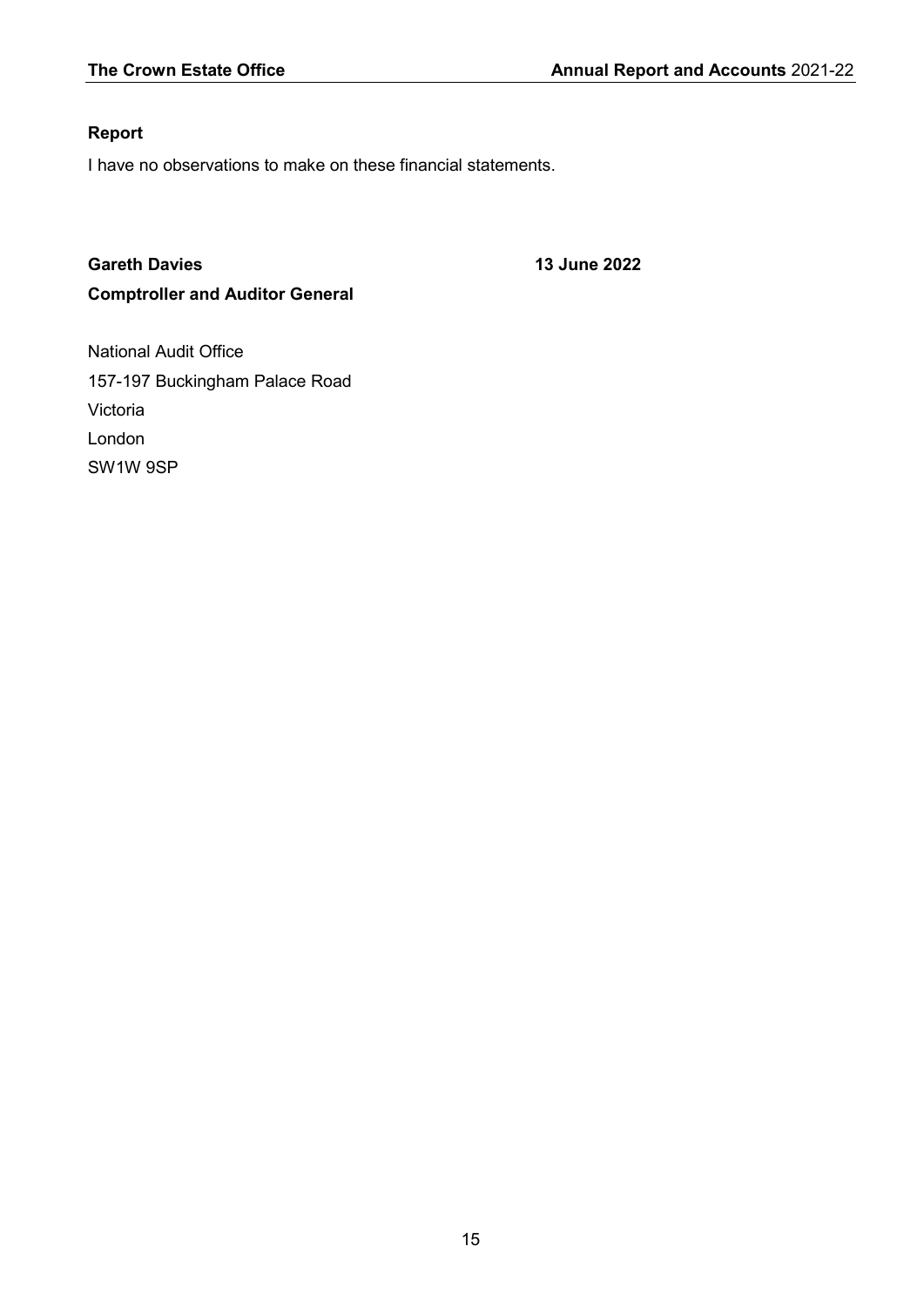# **Statement of Comprehensive Net Expenditure**

This account summarises the expenditure and income generated and consumed on an accruals basis. It also includes other comprehensive income and expenditure which includes changes to the values of non-current assets and other financial instruments that cannot yet be recognised as income and expenditure.

#### **For the year ended 31 March 2022**

|                                      | Note |       | 2021-22 |       | 2020-21 |
|--------------------------------------|------|-------|---------|-------|---------|
|                                      |      | f'000 | £'000   | £'000 | £'000   |
|                                      |      |       |         |       |         |
| Contribution to Commissioners' costs | 3    | 2,357 |         | 2,357 |         |
| Auditor remuneration                 | 3    | 8     |         | 8     |         |
| Net operating expenditure            |      |       | 2,365   |       | 2,365   |
| Comprehensive net expenditure        |      |       | 2,365   |       | 2,365   |

**There is no reportable other comprehensive expenditure**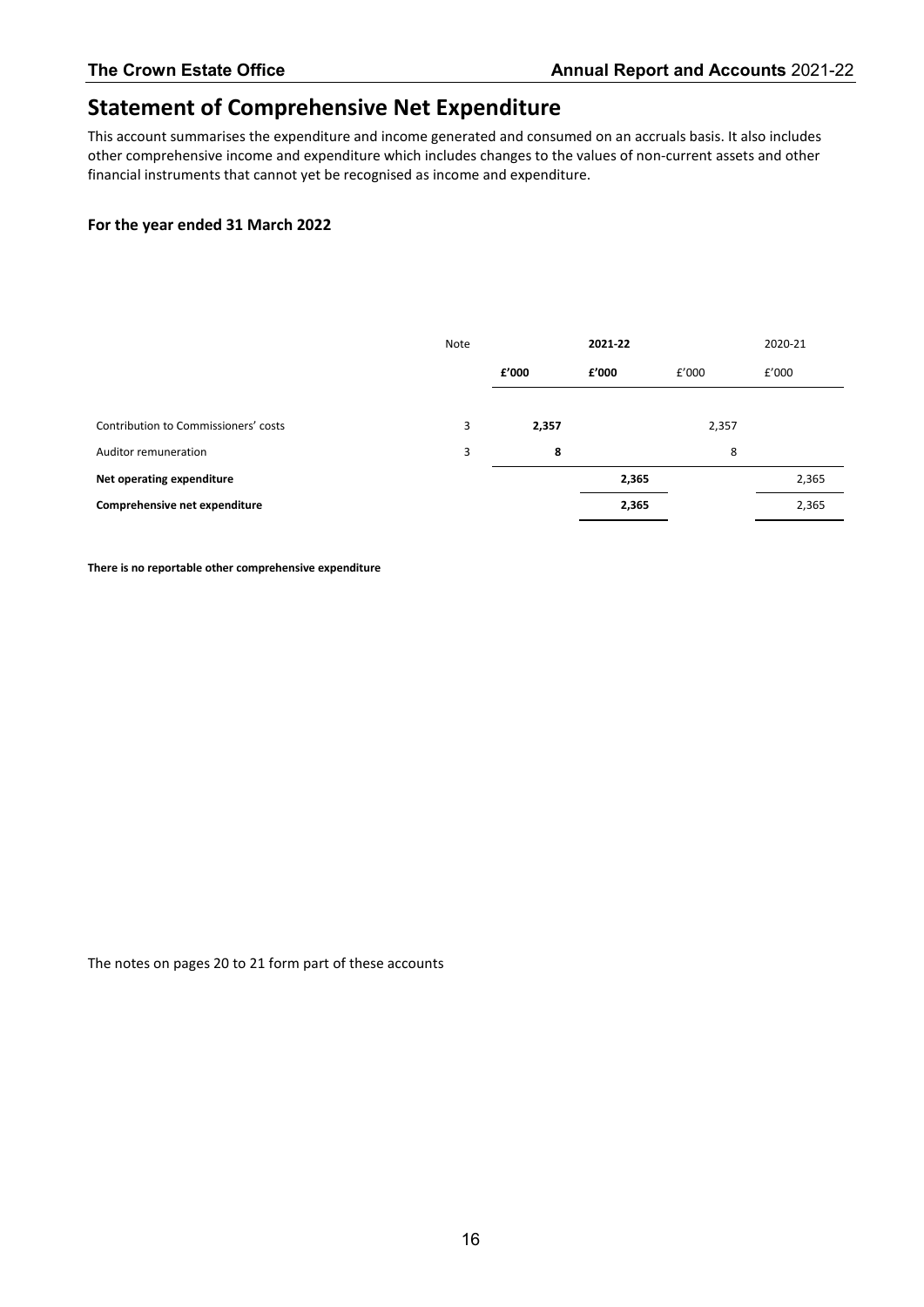# **Statement of Financial Position as at 31 March 2022**

This statement presents the financial position of The Crown Estate Office. It comprises three main components: assets owned or controlled; liabilities owed to other bodies; and equity, the remaining value of equity.

|                                            | At 31 March | At 31 March |
|--------------------------------------------|-------------|-------------|
|                                            | 2022        | 2021        |
|                                            | £'000       | £'000       |
|                                            |             |             |
| Non-current assets                         |             |             |
| <b>Current assets</b>                      |             |             |
| <b>Total assets</b>                        |             |             |
| <b>Current liabilities</b>                 |             |             |
| Non-current assets plus net current assets |             |             |
| <b>Assets less liabilities</b>             |             |             |
| Taxpayers' equity                          |             |             |
| <b>General fund</b>                        |             |             |

Dan Labbad **9 June 2022** Chief Executive and Accounting Officer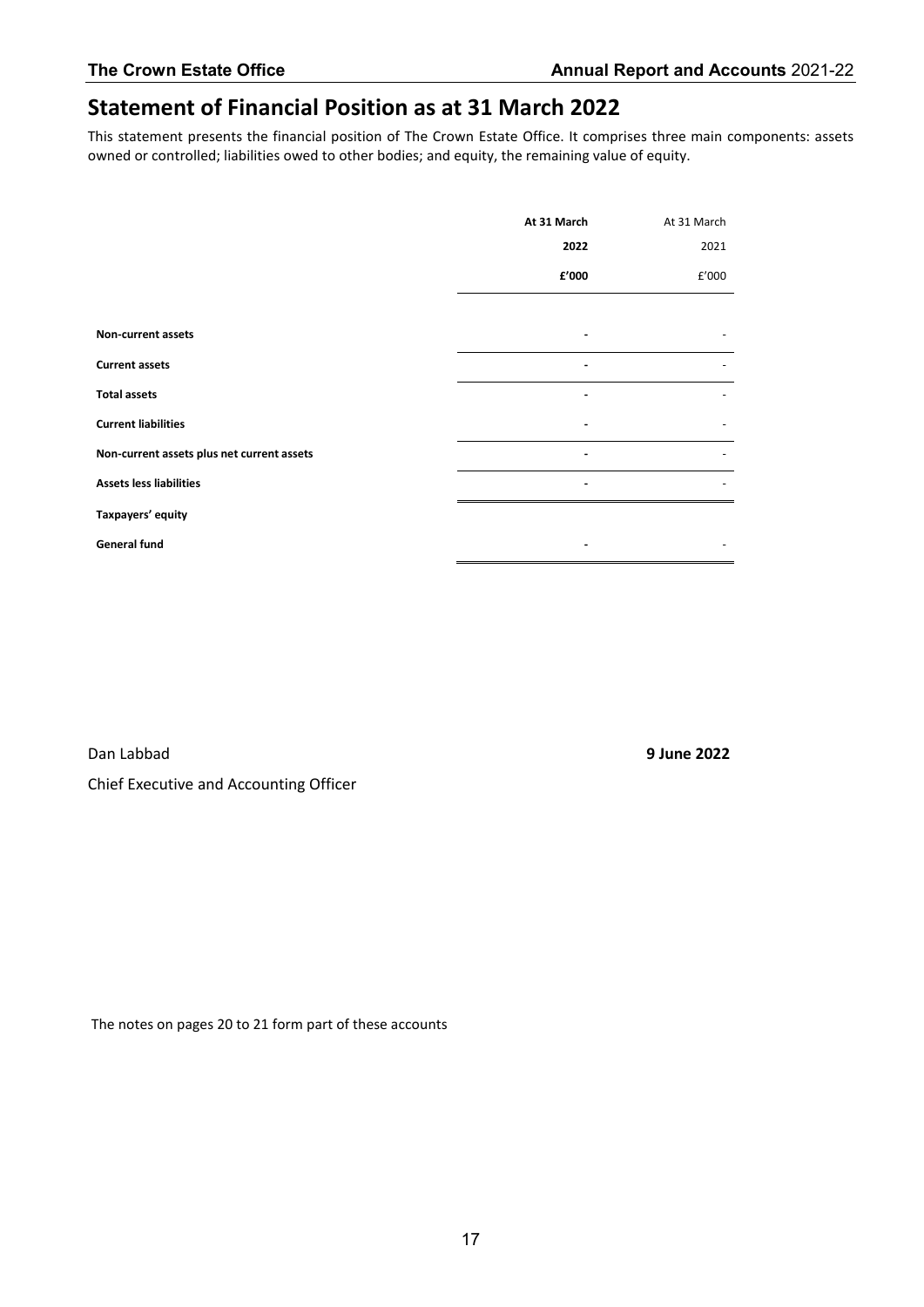# **Statement of Cash Flows**

#### **for the year ended 31 March 2022**

The Statement of Cash Flows shows the changes in cash and cash equivalents of The Crown Estate Office during the reporting period. The statement shows how The Crown Estate Office generates and uses cash and cash equivalents by classifying cash flows as operating, investing and financing activities. The amount of net cash flows arising from the operating activities is a key indicator of service costs and the extent to which these operations are funded by way of income from the recipients of services provided by The Crown Estate Office. Investing activities represent the extent to which cash inflows and outflows have been made for resources which are intended to contribute to The Crown Estate Office's future public service delivery. Cash flows arising from financing activities include Parliamentary Supply and other cash flows, including borrowing.

|                                                                                                                  |                   | 2021-22  | 2020-21  |
|------------------------------------------------------------------------------------------------------------------|-------------------|----------|----------|
|                                                                                                                  | Note              | f'000    | £'000    |
| Cash flows from operating activities:                                                                            |                   |          |          |
| Net operating expenditure                                                                                        |                   | (2, 365) | (2,365)  |
| Adjustment for non-cash transactions                                                                             | SOPS <sub>2</sub> | 8        | 8        |
| Net cash outflow from operating activities                                                                       |                   | (2, 357) | (2, 357) |
| Cash flows from financing activities:                                                                            |                   |          |          |
| From the Consolidated Fund (Supply) - current year                                                               |                   | 2,357    | 2,357    |
|                                                                                                                  |                   | 2,357    | 2,357    |
| Net increase in cash and cash equivalents in the year before adjustment<br>for payments to the Consolidated Fund |                   |          |          |
| Payments of amounts due to the Consolidated Fund                                                                 |                   |          |          |
| Net increase in cash and cash equivalents in the year after adjustment for<br>payments to the Consolidated Fund  |                   |          |          |
| Cash and cash equivalents at the beginning of the year                                                           |                   |          |          |
| Cash and cash equivalents at the end of the year                                                                 |                   |          |          |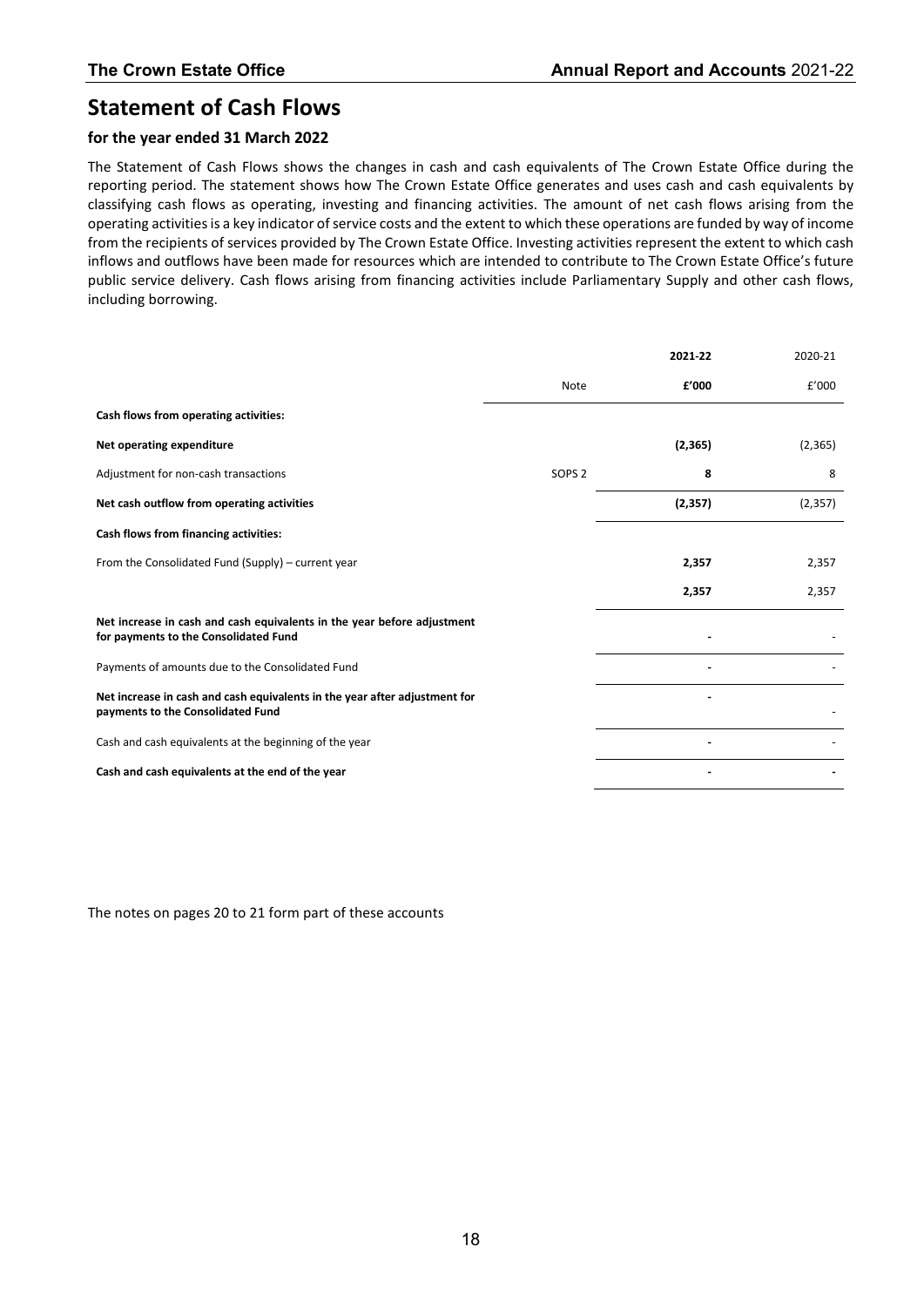# **Statement of Changes in Taxpayers' Equity**

#### **for the year ended 31 March 2022**

This statement shows the movement in the year on the different reserves held by The Crown Estate Office, analysed into 'general fund reserves' (i.e. those reserves that reflect a contribution from the Consolidated Fund). The Crown Estate Office only holds a General Fund Reserve.

|                                                      | <b>General Fund</b> |
|------------------------------------------------------|---------------------|
|                                                      | £'000               |
|                                                      |                     |
| Balance of Taxpayers' equity at 31 March 2020        |                     |
| Net Parliamentary Funding - drawn down               | 2,357               |
| Comprehensive net expenditure in year                | (2, 365)            |
| Non cash adjustments                                 |                     |
| Non cash charges - auditor's remuneration            | 8                   |
| Balance of Taxpayers' equity at 31 March 2021        |                     |
|                                                      |                     |
| Net Parliamentary Funding - drawn down               | 2,357               |
| Comprehensive net expenditure in year                | (2, 365)            |
| Non cash adjustments                                 |                     |
| Non cash charges - auditor's remuneration            | 8                   |
| <b>Balance of Taxpayers' equity at 31 March 2022</b> |                     |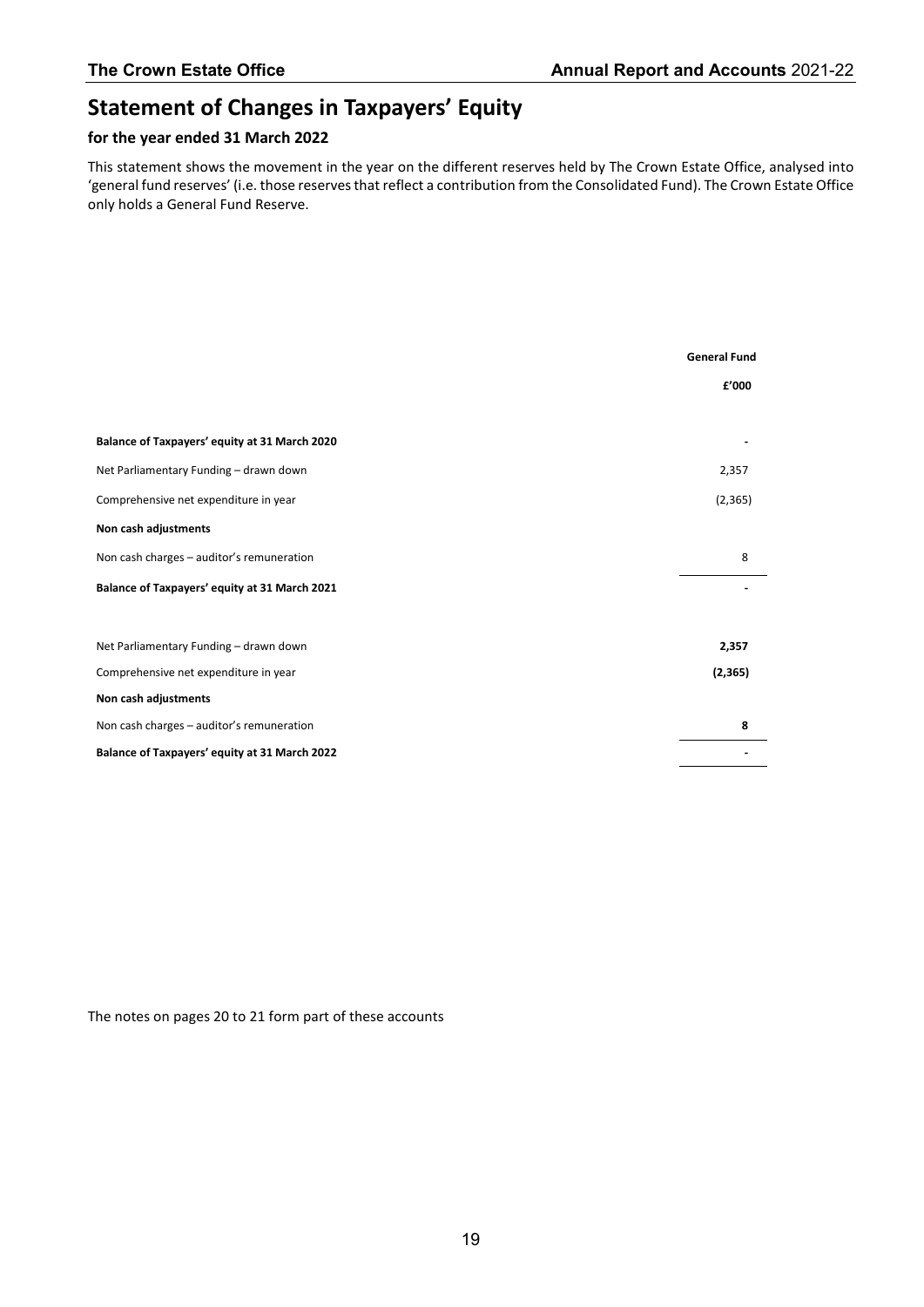# **Notes to The Crown Estate Office Resource Accounts**

#### **for the year ended 31 March 2022**

#### **1 Statement of accounting policies**

These financial statements have been prepared in accordance with the 2021-22 *Government Financial Reporting Manual* (FReM) issued by the Treasury and in accordance with directions made by the Treasury. The accounting policies contained in the FReM apply International Financial Reporting Standards (IFRS) adopted by the UK, as adapted or interpreted for the public sector context. Where the FReM permits a choice of accounting policy, the accounting policy which is judged to be the most appropriate to the particular circumstances of The Crown Estate Office for the purpose of giving a true and fair view has been selected. The particular policies adopted by The Crown Estate Office are described below. They have been applied consistently in dealing with items that are considered material to the accounts.

#### **1.1 Accounting convention**

The accounts are prepared under the historical cost convention. The Crown Estate Office Account neither holds nor expects to hold fixed assets or stock requiring revaluation or depreciation.

#### **1.2 Basis of preparation**

These accounts are for the Supply financed activities of The Crown Estate. The main activities of The Crown Estate are subject to a different financial accounting framework and are published separately in The Crown Estate's Integrated Annual Report.

The annual funding provided to The Crown Estate from the Treasury is written into legislation and is expected to continue in the foreseeable future. As a result, these financial statements are prepared on a going concern basis.

The accounting policies used in the preparation of these financial statements are consistent with those applied in the last year's financial statements. New standards issued but not yet effective are not expected to have any material impact on these financial statements.

#### **1.3 Operating income**

The Crown Estate Office Account has no operating income and relies solely on Parliamentary Supply funding.

#### **1.4 Operating expenditure**

Operating expenditure consists of the payment of a contribution to salaries of The Crown Estate Commissioners and the expenses of their Office.

#### **1.5 Accruals relationship**

The Crown Estate Office Account transfers funding to The Crown Estate's Annual Financial Statements for a contribution to salaries of the Commissioners and the cost of their Office and any other specific resource funded activities approved in resource estimates. The Crown Estate Office Account recognises expenditure as the funding becomes due to The Crown Estate's Annual Financial Statements.

#### **1.6 Financial instruments**

Cash is the only financial instrument held by The Crown Estate Office Account.

The Crown Estate Office Account has no borrowings and relies primarily on resource funding for its cash requirements, and is therefore not exposed to liquidity risks. It has no material deposits.

#### **1.7 Operating Segments**

The activities funded by The Crown Estate Office Account are considered to provide a single function; maintaining and enhancing the value of The Crown Estate and the return obtained from it, and in terms of IFRS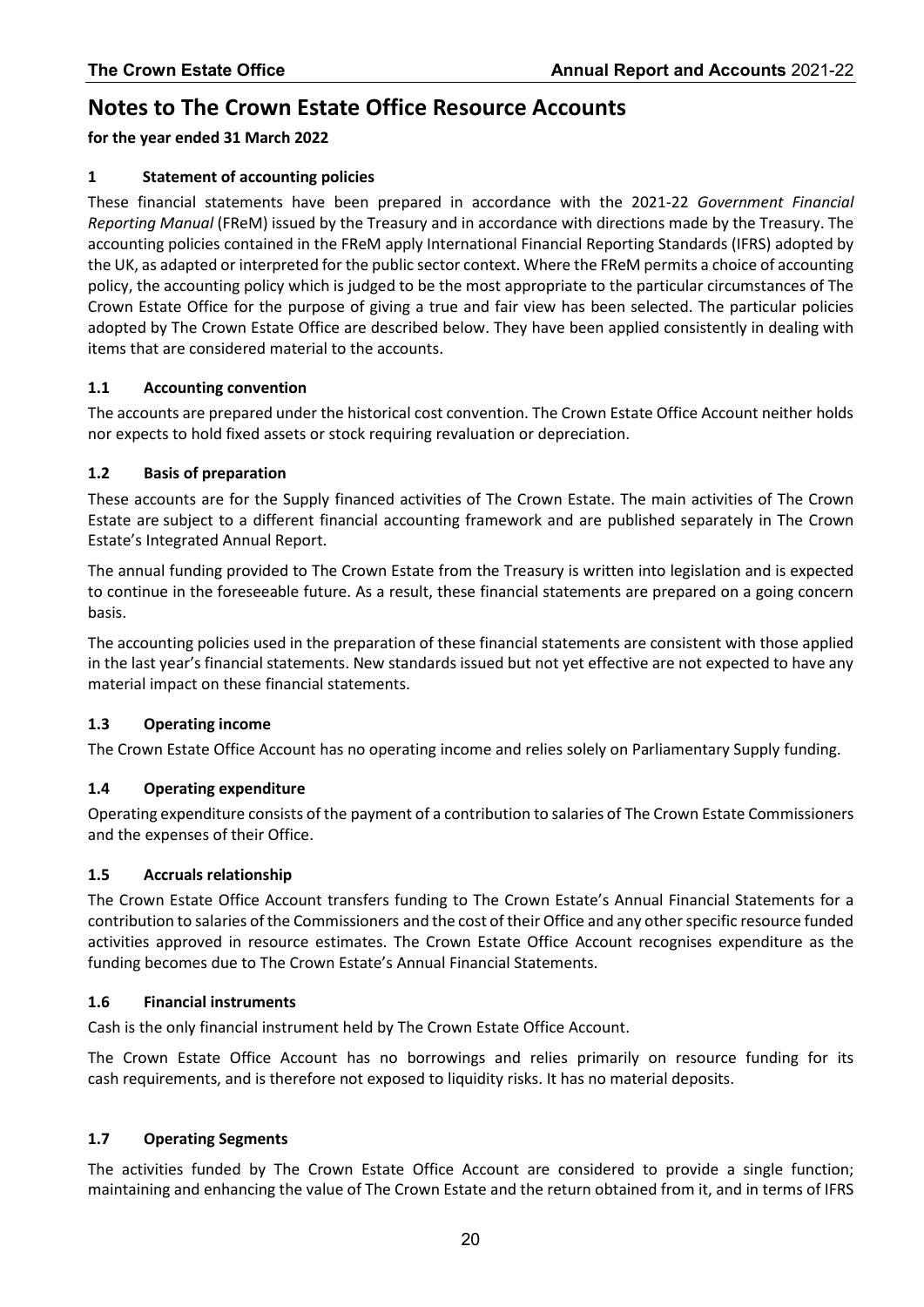is considered to be a single operating segment. It is therefore considered that no further segmental analysis is required to meet the requirements of IFRS 8.

#### **2. Adoption of new and revised standards, changes in accounting policies, and standards in issue but not yet effective**

HM Treasury delayed the implementation of IFRS 16 Leases until 1 April 2022 for bodies applying the Government Financial Reporting Manual, which applies to this account. The adoption of IFRS 16 will have no impact on these accounts.

IFRS 17 Insurance contracts is effective for annual reporting periods beginning on or after 1 April 2025 with earlier application permitted as long as IFRS 9 is also applied. The adoption of IFRS 17 will have no impact on these accounts.

#### **3. Expenditure**

|                                      | 2021-22 | 2020-21 |
|--------------------------------------|---------|---------|
|                                      | £'000   | £'000   |
| Contribution to Commissioners' costs | 2,357   | 2,357   |
| Auditor's remuneration               | 8       | 8       |
|                                      | 2,365   | 2,365   |

There is no remuneration for non-audit work.

#### **4. Contingent liabilities disclosed under IAS 37**

There were no contingent liabilities at 31 March 2022 (31 March 2021 £nil).

#### **5. Commitments**

There were no contractual commitments as at 31 March 2022 (31 March 2021 £nil).

#### **6. Related party transactions**

The objective of The Crown Estate Office Account is to make transfers to The Crown Estate for the salaries of The Crown Estate Commissioners and the expense of their Office. Accordingly, all of The Crown Estate Office's transactions, excluding auditor remuneration, are with The Crown Estate and therefore The Crown Estate is regarded as a related party.

Neither the Accounting Officer nor any other related parties have undertaken any material transaction with The Crown Estate Office during the year.

#### **7. Events after the Reporting date**

In accordance with the requirements of IAS10, events after the reporting period are considered up to the date on which the accounts are authorised for issue by the Accounting Officer. The Accounting Officer authorised these financial statements for issue on the date the Comptroller and Auditor General issued his Audit Certificate.

There are no events to report.